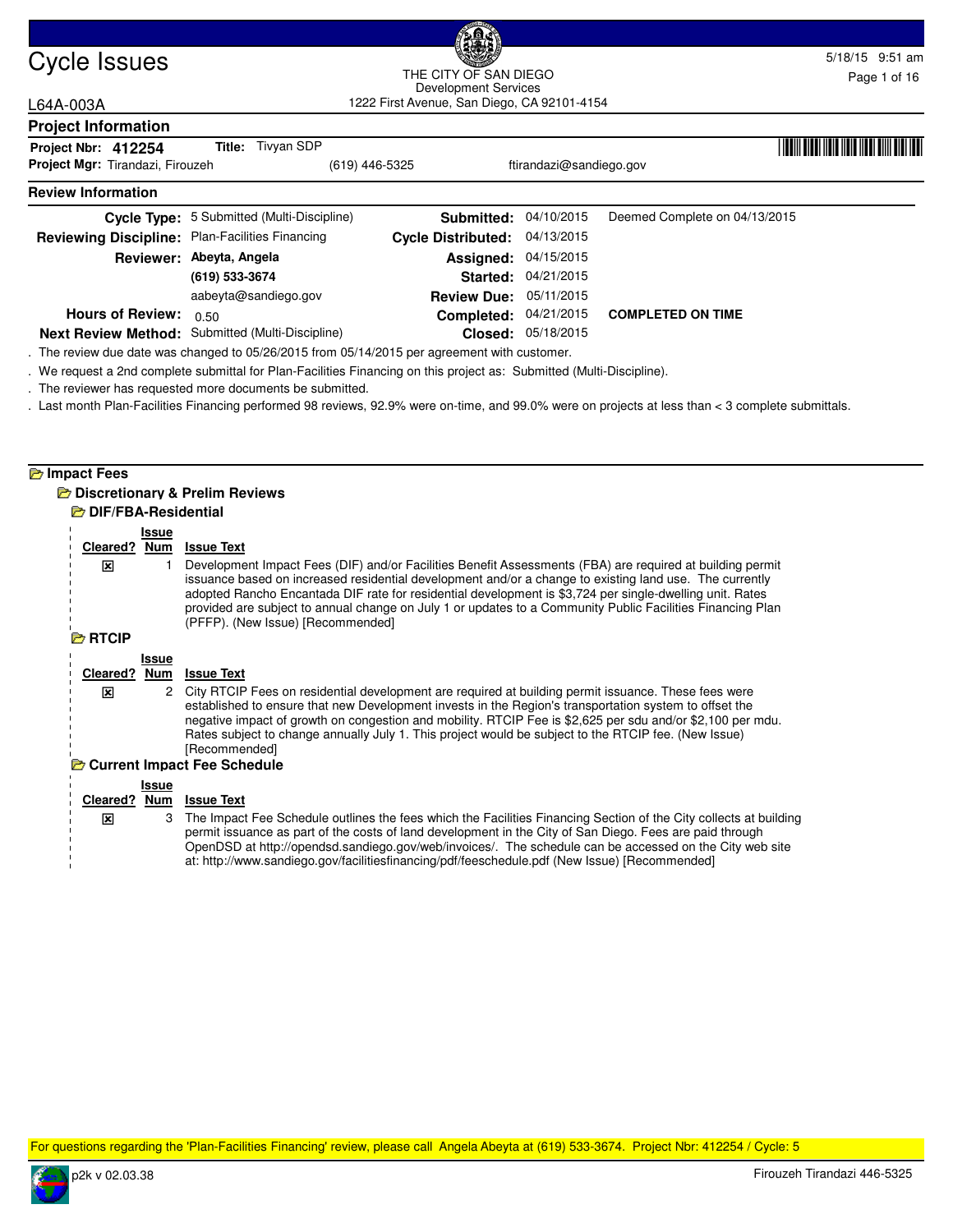

**Review Information**

#### Cycle Issues 5/18/15 9:51 am 1222 First Avenue, San Diego, CA 92101-4154 THE CITY OF SAN DIEGO Development Services

L64A-003A

|                                       | Cycle Type: 5 Submitted (Multi-Discipline)       | <b>Submitted: 04/10/2015</b>  |                            | Deemed Complete on 04/13/2015 |
|---------------------------------------|--------------------------------------------------|-------------------------------|----------------------------|-------------------------------|
| Reviewing Discipline: LDR-Landscaping |                                                  | Cycle Distributed: 04/13/2015 |                            |                               |
| Reviewer: Lien, Terre                 |                                                  | <b>Assigned: 04/13/2015</b>   |                            |                               |
|                                       | (619) 446-5327                                   |                               | <b>Started: 05/11/2015</b> |                               |
|                                       | tlien@sandiego.gov                               | <b>Review Due: 05/11/2015</b> |                            |                               |
| <b>Hours of Review:</b>               | 8.00                                             | <b>Completed: 05/13/2015</b>  |                            | <b>COMPLETED LATE</b>         |
|                                       | Next Review Method: Submitted (Multi-Discipline) |                               | Closed: 05/18/2015         |                               |

**Next Review Method:** Submitted (Multi-Discipline)

. The review due date was changed to 05/26/2015 from 05/14/2015 per agreement with customer.

. The reviewer has indicated they want to review this project again. Reason chosen by the reviewer: First Review Issues.

. We request a 2nd complete submittal for LDR-Landscaping on this project as: Submitted (Multi-Discipline).

. The reviewer has requested more documents be submitted.

. Your project still has 27 outstanding review issues with LDR-Landscaping (all of which are new).

. Last month LDR-Landscaping performed 55 reviews, 85.5% were on-time, and 41.2% were on projects at less than < 3 complete submittals.

#### **1st Review Issue Cleared ? Num Issue Text** 1 General Scope - Project includes single-dwelling unit development on an undeveloped lot in a City-wide RS-1-8 residential zone adjacent to the the Rancho Encantada Specific Planning area. Project is subject to a Site Development Permit due to the presence of Steep Hillsides and Sensitive Biological Resources. (New Issue)  $\Box$ **Development Plans Issue Cleared ? Num Issue Text** 2 Development Summary, Brush Management (sht. 1) - Once Brush Management zones have been finalized, please update listed acreage designated as Brush Management Zone Two and Open Space. See below for further discussion. (New Issue)  $\Box$ 3 Consistency of Plans, Grading and Brush Management (sht. 2 thru 5, 8, 9, 11) - Slope configurations and depictions of brush management zones are inconsistent between the Civil sheets and Landscape sheets. Please resolve, incorporating adjustments per below. (New Issue)  $\Box$ 4 Brush Management Zones (sht. 2 thru 5, 8, 9, 11) - Brush Management is to be measured perpendicular from the face of the structure extending out towards the native/naturalized vegetation. Zone Two reduction measures should be implemented where appropriate to minimize biological impacts, maximize on-site mitigation opportunities, and reduce on-going maintenance responsibilities. Staff strongly recommends that all manufactured slopes draining down to the pad be permanently irrigated and included in Zone One. (New Issue)  $\Box$ 5 [cont. from above] Slopes draining away from the pad should be treated as an expanded Zone One or at least provide the minimum 35-ft Zone One with a balance of Zone Two towards the tow of slope. See attached mark-ups for your reference/use based upon slope configurations shown on the Civil sheets. (New Issue)  $\Box$ 6 Covenant of Easement, Open Space (sht. 2, ) - Once Brush Management zones have been finalized, please adjust Open Space depictions to include both the Zone Two Brush Management (non-mitigation) acreage and designated Open Space (mitigation) acreage. (New Issue)  $\Box$ 7 Off-site Brush Management vs. Alternative Compliance (sht. 2 thru 5, 8, 9, 11) - Property to the west of the subject parcel is identified on the Landscape plan as "Developed." However, Google Maps, Bing Maps, and the submitted Bio Report indicate that the property is undeveloped. Either provide evidence that the adjacent property is, in fact, developed or provide for brush management to the west of the proposed residential structure. Since the full defensible space cannot be provided to the west, (New Issue)  $\Box$

For questions regarding the 'LDR-Landscaping' review, please call Terre Lien at (619) 446-5327. Project Nbr: 412254 / Cycle: 5

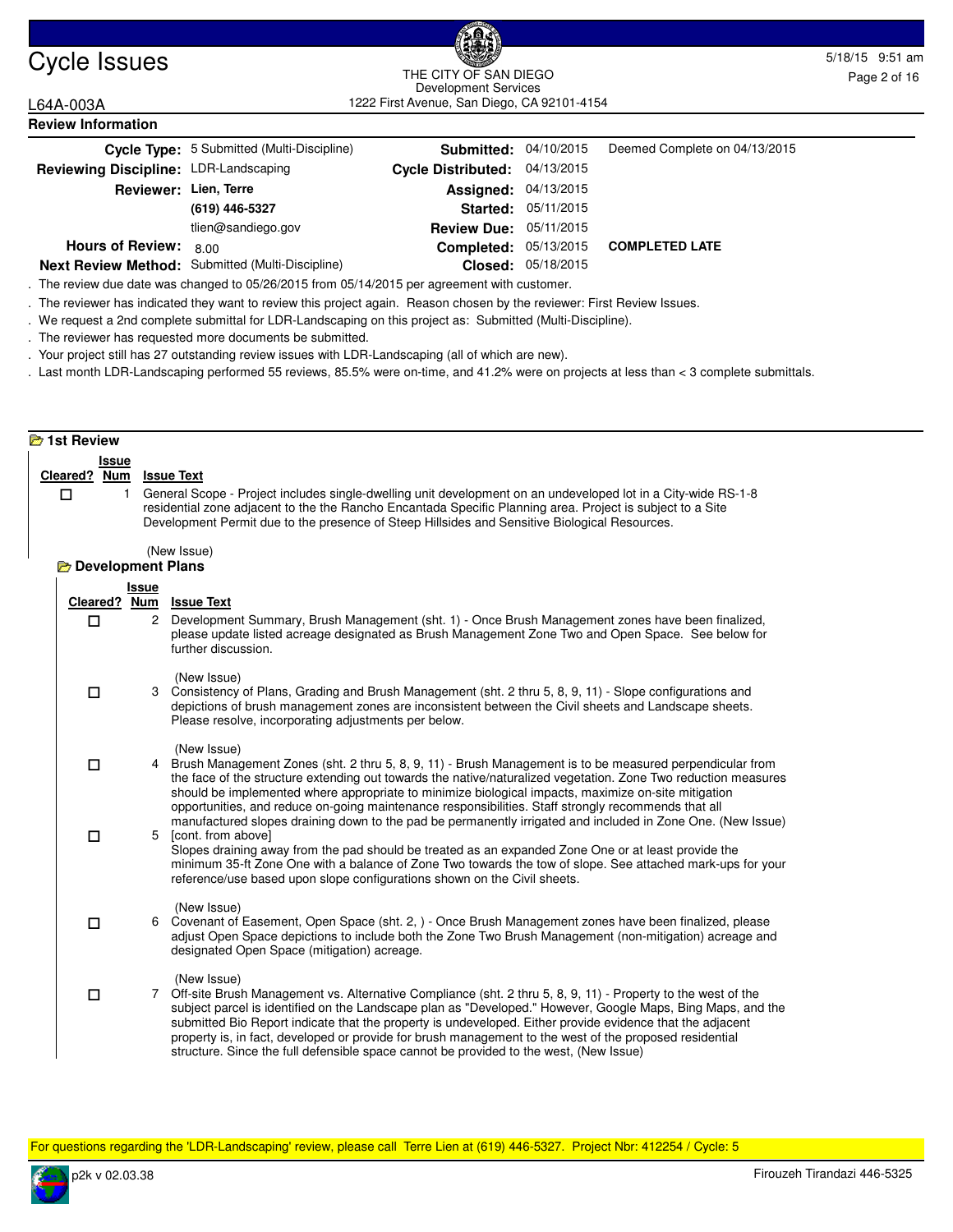Cycle Issues 5/18/15 9:51 am THE CITY OF SAN DIEGO 5/18/15 9:51 am THE CITY OF SAN DIEGO 1222 First Avenue, San Diego, CA 92101-4154 THE CITY OF SAN DIEGO Development Services

6

Page 3 of 16

| L64A-003A |                   |                   | 1222 First Avenue, San Diego, CA 92101-4154                                                                                                                                                                                                                                                                                                                                                                                                                                                                                                                                                                                                                      |
|-----------|-------------------|-------------------|------------------------------------------------------------------------------------------------------------------------------------------------------------------------------------------------------------------------------------------------------------------------------------------------------------------------------------------------------------------------------------------------------------------------------------------------------------------------------------------------------------------------------------------------------------------------------------------------------------------------------------------------------------------|
|           | Cleared? Num<br>□ | <u>Issue</u><br>8 | <b>Issue Text</b><br>[cont. from above]                                                                                                                                                                                                                                                                                                                                                                                                                                                                                                                                                                                                                          |
|           | □                 | 9                 | an off-site easement with the adjacent property owner would be required to provide the balance of brush<br>management on the adjacent property . (See attached City template, DS-50, for establishing a Brush<br>Management Easement.) Alternative to this would be to provide additional fire-rating of the residential structure<br>over and above standard CBC 7A requirements to include the following upgraded opening protection:<br>Dual-glazed, dual-tempered panes (New Issue)<br>[cont. from above]<br>along southwest and northwest faces, inclusive of a 10-ft perpendicular return along adjacent wall faces, as<br>shown on the attached mark-ups. |
|           | $\Box$            |                   | (New Issue)<br>10 Alternative Compliance, Opening Protection (sht. 6, 8) - If pursuing the Alternative Compliance option described<br>above, please identify windows/doors to receive the upgraded protection and include the following note:<br>"Alternative Compliance for Brush Management: Identified openings to be upgraded to dual-glazed,<br>dual-tempered panes in lieu of full brush management zones, typ." Include a brief discussion of the Alternative<br>Compliance measures in the Landscape Design Statement.                                                                                                                                   |
|           | $\Box$            |                   | (New Issue)<br>11 Landscape Plans, Title Sheet (sht. 8) - Remove extraneous information that is irrelevant to the project at hand,<br>including references to the Ridgecrest Subdivision and HOA maintenance over Parcel 1 of PM 17619. Under<br>Re-vegetation Program Note 5, replace the words "the restoration" with "coverage," since restoration has a<br>specific connotation related to mitigation for impacts. Omit the "Additional Notes" 1 thru 7, which are irrelevant<br>to the project or redundant to notes provided elsewhere on the plans. Update sheet listing per below. Retitle<br>sheet to "Cover Sheet / Revegetation Notes."               |
|           | □                 |                   | (New Issue)<br>12 Irrigation (sht. 9, 10) - At the entitlement stage, irrigation should be addressed with a conceptual note only to<br>establish the type(s) of systems to be provided. This has been adequately addressed under Re-vegetation<br>Program Note 2 on the Cover sheet. Omit the Irrigation Plan and Construction Details.                                                                                                                                                                                                                                                                                                                          |
|           | $\Box$            |                   | (New Issue)<br>13 Site Context (sht. 11) - On the Planting Plan / Brush Management Plan, please identify the "Native Undisturbed<br>Plant Material" as "Southern Mixed Chaparral" consistant with the Bio Report. Identify the MHPA south of the<br>subject parcel.                                                                                                                                                                                                                                                                                                                                                                                              |
|           | 口                 |                   | (New Issue)<br>14 Slope Hydroseed Mix (sht. 11) - Retitle "Slope Restoration Hydroseed Mix" to read "Zone One Slope<br>Revegetation Hydroseed Mix," since restoration has a specific connotation related to mitigation for impacts.<br>Note that revegetation within Zone Two must be an exclusively native palette per section 142.0412(h)(5).<br>Provide a Zone Two mix accordingly or provide permanent irrigation to all manufactured slope areas and<br>incorporate Zone Two reduction as appropriate.                                                                                                                                                      |
|           | □                 |                   | (New Issue)<br>15 Zone One Treatment (sht. 8, 11) - Design Statement on Landscape Cover sheet states: "The Landscape<br>Design intent was carefully generated as a result of design sensitivities for a contextual/aesthetically pleasing<br>environment." However, the Planting Plan merely reflects a sodded lawn for pad areas and above mentioned<br>hydroseed mix. Plans should conceptually anticipate how the owner may wish to use the Zone One areas<br>adjacent to the residential structure. Plan should anticipate location for trees to both "create an environment<br>suitable and inviting for residents (New Issue)                              |
|           | $\Box$            | 16                | [cont. from above]<br>and "resemble contextually the surrounding neighborhood and the nearby natural environment."<br>Demonstrate that trees located in Zone One shall meet clearance requirements set forth under 142.0412(g)(4),<br>which calls for trees to be located away from structures to a minimum distance of 10 feet as measured from the<br>structures to the drip line of the tree at maturity. By way of example, a tree with a 30-ft mature canopy spread<br>would need to be located a minimum of 25 feet from the structure.                                                                                                                    |
|           | □                 |                   | (New Issue)<br>17 Planting Notes (sht. 12) - Planting notes provided on sheet 12 are relevant to construction, not entitlement.<br>Please omit from the development plan package.                                                                                                                                                                                                                                                                                                                                                                                                                                                                                |
|           | □                 |                   | (New Issue)<br>18 Brush Management Notes (sht. 13, 14) - Omit Code sections 142.0412(k) through (o), which are irrelevant to<br>the project at hand. Reference Policy No. FPB B-08-1 as the source for notes on sheet 14. Omit sections VI. D<br>and all of section VII. (Section VIIA is obsolete and addressed in discussion of Alternative Compliance above.<br>Section VIIB is irrelevant.)                                                                                                                                                                                                                                                                  |
|           | <b>Bio Report</b> |                   | (New Issue)                                                                                                                                                                                                                                                                                                                                                                                                                                                                                                                                                                                                                                                      |

For questions regarding the 'LDR-Landscaping' review, please call Terre Lien at (619) 446-5327. Project Nbr: 412254 / Cycle: 5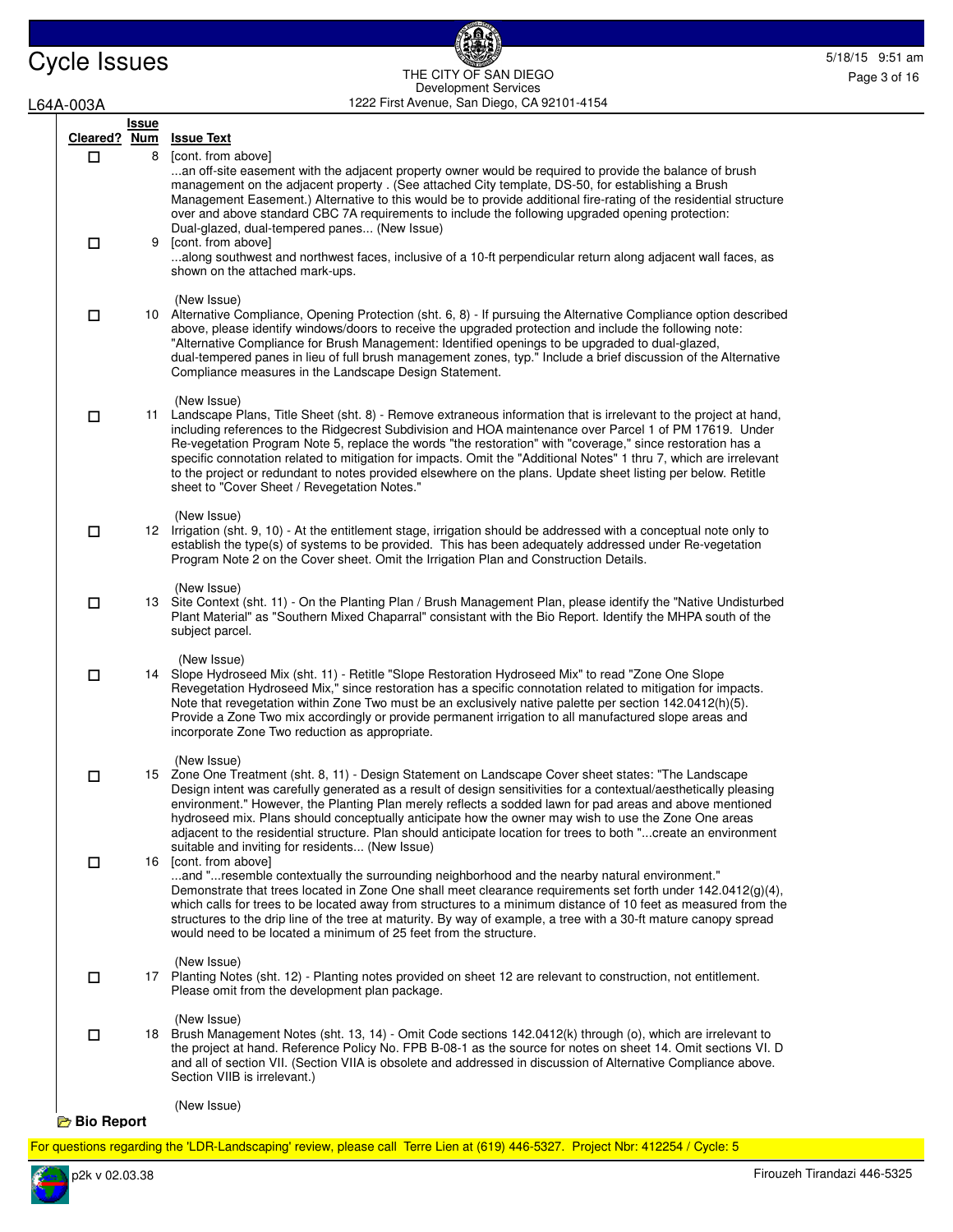**Issue** 

L64A-003A

### Cycle Issues 5/18/15 9:51 am 1222 First Avenue, San Diego, CA 92101-4154 THE CITY OF SAN DIEGO Development Services

**Cleared ? Num Issue Text** 19 Brush Management, Acreages and Figures - Please update acreages and figures in the Bio Report once brush management zones and extents of the covenant of easement are finalized. (New Issue)  $\Box$ 20 Project Reference (pg 1) - Please update PTS # to reflect this entitlement, i.e. PTS # 412254. (New Issue)  $\Box$ 21 Summary, Zone Two Brush Management (pg. 1) - Zone Two Brush Management is not considered an impact. Revise 3rd sentence of second paragraph to read: "BMZ 2 would occur within an additional 0.86 acre of Southern Mixed Chaparral, but BMZ 2 is considered "impact neutral" and does not require mitigation." (New Issue)  $\Box$ 22 Project Description, BMZ 2 (pg. 4) - Revise second bullet under BMZ 2 description to read: "Must be thinned and pruned on a seasonal basis consistent with the Brush Management Regulations and Standards to reduce the fuel-load..." (New Issue)  $\Box$ 23 Direct Impacts, Vegetation (pg. 12) - Revise beginning of third sentence of paragraph to read: "BMZ 2 maintenance activities (0.86 acre) are considered impact neutral..." Omit last two sentences of the paragraph since the width of Zone One and Zone Two shall not exceed 100 feet per section 142.0412(c). (Note that fuel-load maintenance along the entry drive is permitted and required by Fire Code, but it is not considered Zone Two Brush Management, which is based on the residential structure.) (New Issue)  $\Box$ 24 MHPA Adjacency Guidelines, Brush Management, Guideline (pg. 18) - Referenced text from the Subarea Plan is outdated. Please revise to read as follows: Guideline:\* "New development located adjacent to and topographically above the MHPA (e.g., along canyon edges) must be set back from slope edges to incorporate Zone One brush management areas on the pad and outside of the MHPA. Zone Two may be located in the MHPA upon granting of an easement to the City (or other acceptable agency) except where narrow wildlife corridors require it to be located outside of the MHPA. (New Issue)  $\Box$ 25 [cont. from above] Brush management zones will not be greater in size than is currently required by the City's regulations. Initial thinning of woody vegetation shall not exceed 50 percent coverage of the existing vegetation prior to implementation of Brush Management activities. Additional thinning and pruning shall be done consistent with City standards to obtain minimum vertical and horizontal clearances and shall avoid/minimize impacts to covered species to the maximum extent possible. (New Issue)  $\Box$ [cont. from above] For all new development, regardless of the ownership, brush management in the Zone Two area will be the responsibility of a homeowners association or other private party. For existing and approved projects, the brush management zones, standards and locations, and clearing techniques will not change from those required under existing regulations." \*Revised to be consistent with the Land Development Code as amended by O-20261 N.S., effective 7-19-13. (New Issue)  $\Box$ 27 MHPA Adjacency Guidelines, Brush Management, Compliance (pg. 18) - Revise first part of fourth sentence to remove references to Zone Two being greater than the minimum required.  $\Box$ 

(New Issue)

For questions regarding the 'LDR-Landscaping' review, please call Terre Lien at (619) 446-5327. Project Nbr: 412254 / Cycle: 5

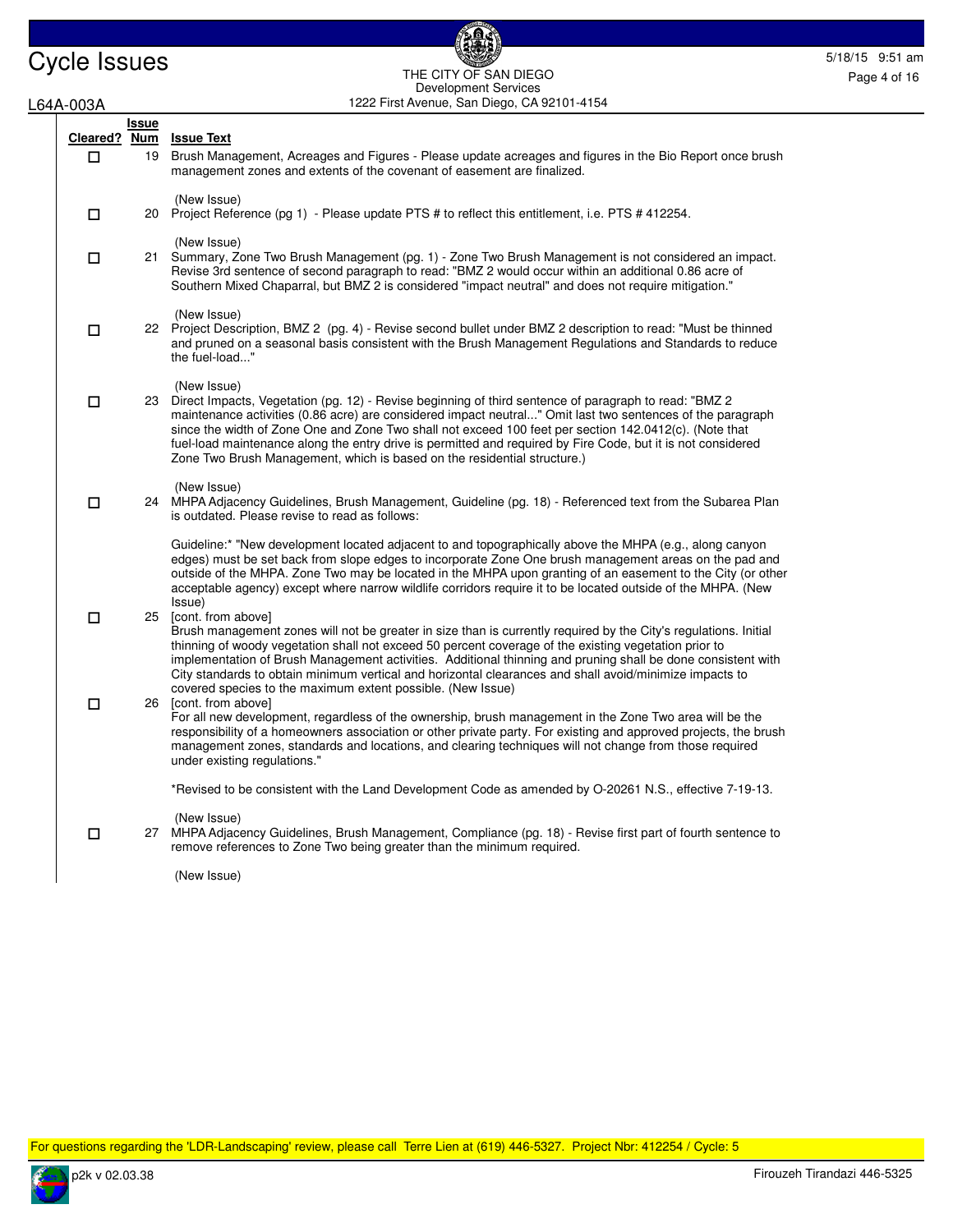### Cycle Issues 5/18/15 9:51 am and the curve sample control of the curve of the curve of the curve of the curve of the curve of the curve of the curve of the curve of the curve of the curve of the curve of the curve of the c 1222 First Avenue, San Diego, CA 92101-4154 THE CITY OF SAN DIEGO Development Services

L64A-003A **Review Information**

|                                        | Cycle Type: 5 Submitted (Multi-Discipline) | <b>Submitted: 04/10/2015</b>  |                     | Deemed Complete on 04/13/2015 |
|----------------------------------------|--------------------------------------------|-------------------------------|---------------------|-------------------------------|
| Reviewing Discipline: Plan-MSCP        |                                            | Cycle Distributed: 04/13/2015 |                     |                               |
|                                        | Reviewer: Smit-Kicklighter, Holly          | <b>Assigned: 04/15/2015</b>   |                     |                               |
|                                        | (619) 236-6621                             |                               | Started: 05/05/2015 |                               |
|                                        | hsmit@sandiego.gov                         | <b>Review Due: 05/20/2015</b> |                     |                               |
| <b>Hours of Review:</b>                | 8.00                                       | <b>Completed: 05/13/2015</b>  |                     | <b>COMPLETED ON TIME</b>      |
| Next Review Method: Plan-MSCP (Submit) |                                            |                               | Closed: 05/18/2015  |                               |

. The review due date was changed to 05/26/2015 from 05/14/2015 per agreement with customer.

. The reviewer has indicated they want to review this project again. Reason chosen by the reviewer: First Review Issues.

. We request a 2nd complete submittal for Plan-MSCP on this project as: Plan-MSCP (Submit).

. The reviewer has requested more documents be submitted.

. Your project still has 9 outstanding review issues with Plan-MSCP (all of which are new).

. Last month Plan-MSCP performed 24 reviews, 62.5% were on-time, and 45.8% were on projects at less than < 3 complete submittals.

|   |                   | MSCP 1st Review May 2015                                                                                                                                                                                                                                                                                                                                                                                                                                                                                                                                                                                                                                                                                        |
|---|-------------------|-----------------------------------------------------------------------------------------------------------------------------------------------------------------------------------------------------------------------------------------------------------------------------------------------------------------------------------------------------------------------------------------------------------------------------------------------------------------------------------------------------------------------------------------------------------------------------------------------------------------------------------------------------------------------------------------------------------------|
| ⊠ | <b>Issue</b><br>1 | Cleared? Num Issue Text<br>MSCP has reviewed a Biology Letter Report for the Tivyan Residence (Tierra Data, February 18, 2015) and<br>Sheets 1-11 of the Site Plans and have the following comments:                                                                                                                                                                                                                                                                                                                                                                                                                                                                                                            |
|   |                   | The site is abuts the MHPA along the southern border and contains native chaparral habitat and a jurisdictional<br>drainage. PTS/GIS maps are slightly skewed and show the MHPA slightly across the southern border but<br>MHPA hardcopy base maps are legally binding and show it on the property line.                                                                                                                                                                                                                                                                                                                                                                                                        |
|   |                   | CLEARED AS INFORMATIONAL (New Issue)<br><b>BIR Specific Comments</b>                                                                                                                                                                                                                                                                                                                                                                                                                                                                                                                                                                                                                                            |
|   |                   | <b>Issue</b>                                                                                                                                                                                                                                                                                                                                                                                                                                                                                                                                                                                                                                                                                                    |
|   | $\Box$            | Cleared? Num Issue Text<br>MSCP requests that the following specific comments on the Biology Letter Report for the Tivyan Residence<br>$\mathbf{2}$<br>(Tierra Data, February 18, 2015) be addressed:                                                                                                                                                                                                                                                                                                                                                                                                                                                                                                           |
|   |                   | SUMMARY - Specify the BMZ2 impacts are only neutral if only thinning of native vegetation occurs. Any<br>grading and replanting of BMZ2 would require mitigation. Please also note, BMZ2 areas of any kind are<br>un-usable for mitigation requirements.                                                                                                                                                                                                                                                                                                                                                                                                                                                        |
|   | $\Box$            | (New Issue)<br>3 METHODS - Clarify this paragraph to indicate that the late season/fall survey limited the potential for observing<br>spring annuals and migratory bird species. (New Issue)                                                                                                                                                                                                                                                                                                                                                                                                                                                                                                                    |
|   | $\Box$            | PAGE 7 Special Conditions for Covered Species and Page 13 - Sensitive Plants and Animals discussions:<br>4<br>Please note that all narrow endemic plant species are also MSCP Covered Species, however additional faunal<br>species are also MSCP covered. Appendix A of the MSCP Subarea Plan includes "Conditions of Coverage"<br>that must be discussed for high/moderate potential species per the BTR. (New Issue)                                                                                                                                                                                                                                                                                         |
|   | $\Box$            | 5 PAGE 10- City records indicate that MSCP covered Southern CA rufous crowned sparrow was previously                                                                                                                                                                                                                                                                                                                                                                                                                                                                                                                                                                                                            |
|   | $\Box$            | documented on-site in 2005 by RM Beauchamp. Please note this in the report. (New Issue)<br>6 IMPACT SECTION - The text on page 12 (and Figure 3) indicates correctly that BMZ1 is considered a<br>developed impact area; and the goes on to talk about how strict application of BMZ2 is not applied and that<br>BMZ2 would be extended to small pockets of habitat at the front of the lot; however in Table 2, area is listed as<br>0.67 acres of BMZ1 instead of BMZ2. Please correct Table 2- Column 9 to be BMZ2. Otherwise the mitigation<br>numbers would be incorrect as impacts would be 1.55 ac with a required mitigation acreage of 1.55 at the<br>required 1:1 mitigation ratio. CON'T (New Issue) |
|   | $\Box$            | 7 This would leave the proposed mitigation of 1.09 ac short by 0.46 ac.<br>MITIGATION SECTION - MSCP requests that the BTR list verbatim or reference all applicable standard City<br>Biological Mitigation Measures to protect biological resources and ajdacent MHPA pursuant to the 2012 City of<br>San Diego "Biology Guidelines, and the MSCP Subarea Plan. The specific measures can be sent via email by<br>either the MSCP or EAS planner.<br>(New Issue)                                                                                                                                                                                                                                               |

For questions regarding the 'Plan-MSCP' review, please call Holly Smit-Kicklighter at (619) 236-6621. Project Nbr: 412254 / Cycle: 5

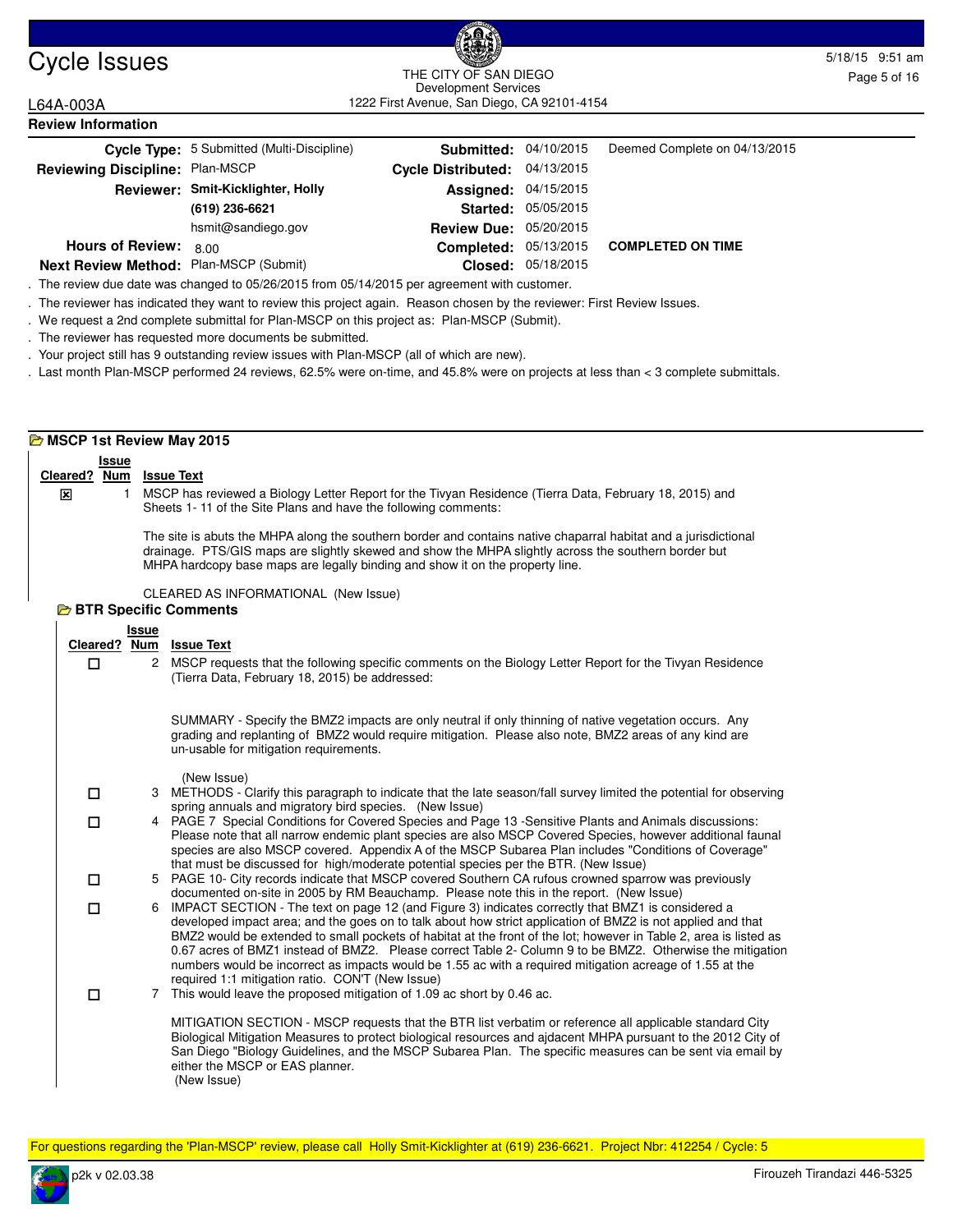

 $\Box$ 

### Cycle Issues 5/18/15 9:51 am and the City of San Diego Contract of the City of San Diego Contract of the City of San Diego Contract of the City of San Diego Contract of the City of San Diego Contract of the City of San Die 1222 First Avenue, San Diego, CA 92101-4154 THE CITY OF SAN DIEGO Development Services

# L64A-003A

### **Issue Cleared ? Num Issue Text**

8 At a minimum, mitigation measures recommended should include MHPA Land Use Adjacency measures and Bio monitoring during construction (includes general nesting bird measures).

Mitigation Measure 1 - Please remove the mention that extra mitigation is provided.

CONCLUSION - revise this section as needed per above comments (I.e. will MHPA LUAG be assurred via mitigation measures or permit conditions?) (New Issue)

# **B** SITE PLAN Specific Comments

|              | Issue |                                                                                                                                                                                                                                                                                                                                                   |
|--------------|-------|---------------------------------------------------------------------------------------------------------------------------------------------------------------------------------------------------------------------------------------------------------------------------------------------------------------------------------------------------|
| Cleared? Num |       | <b>Issue Text</b>                                                                                                                                                                                                                                                                                                                                 |
|              | 9     | MSCP recommends the following corrections/changes be made: Sheet 1 - SDP for ESL Steep Slopes<br>reference should include SDP for biological resources as well.                                                                                                                                                                                   |
|              |       | Sheet 8 - Specify that revegetation is for BMZ1 only. Landscaping sheet list should be made consistent with<br>actual sheet numbers (ie Landscape Sheets 1-7 are actually Sheets 8-14 of the plan set).                                                                                                                                           |
|              |       | (New Issue)<br>10 Sheet 11 - This sheet references a native grass and wildlife hydroseed mix for BMZ1. Please note that<br>Gazania splendens is a non-native African species that has been known to invade adjacent native habitat.<br>Please substitute with a native bush daisy such as Encelia californica or Bahiopsis (Viguiera) lanciniata. |
|              |       | (New Issue)                                                                                                                                                                                                                                                                                                                                       |

For questions regarding the 'Plan-MSCP' review, please call Holly Smit-Kicklighter at (619) 236-6621. Project Nbr: 412254 / Cycle: 5

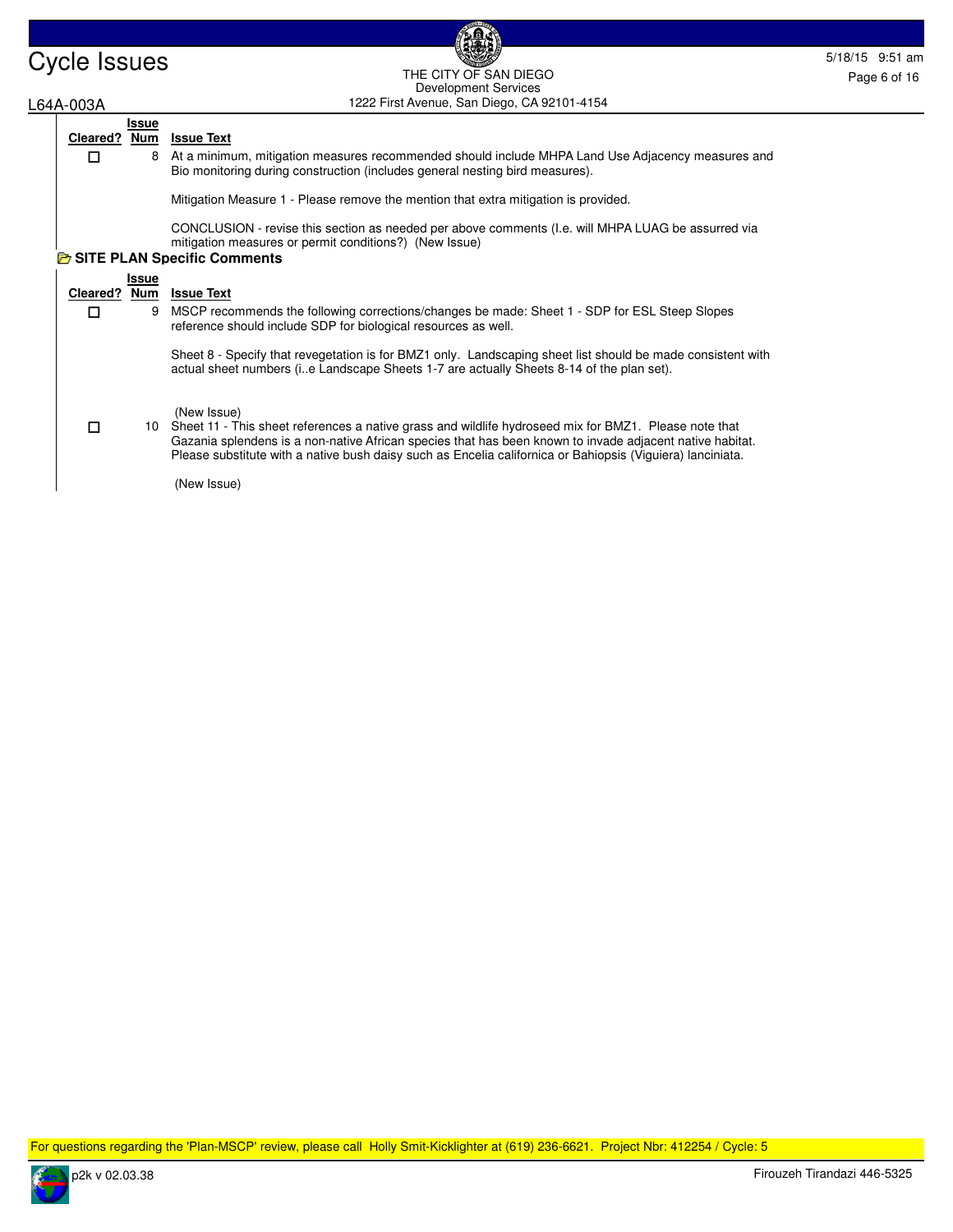

**Review Information**

#### Cycle Issues 5/18/15 9:51 am 1222 First Avenue, San Diego, CA 92101-4154 THE CITY OF SAN DIEGO Development Services

L64A-003A

|                                           | Cycle Type: 5 Submitted (Multi-Discipline)       | <b>Submitted: 04/10/2015</b>  |                            | Deemed Complete on 04/13/2015 |
|-------------------------------------------|--------------------------------------------------|-------------------------------|----------------------------|-------------------------------|
| Reviewing Discipline: LDR-Planning Review |                                                  | Cycle Distributed: 04/13/2015 |                            |                               |
|                                           | Reviewer: Majas, Polonia                         | <b>Assigned: 04/14/2015</b>   |                            |                               |
|                                           | (619) 446-5394                                   |                               | <b>Started: 05/08/2015</b> |                               |
|                                           | pmajas@sandiego.gov                              | <b>Review Due: 05/11/2015</b> |                            |                               |
| <b>Hours of Review:</b>                   | 8.00                                             | <b>Completed: 05/15/2015</b>  |                            | <b>COMPLETED LATE</b>         |
|                                           | Next Review Method: Submitted (Multi-Discipline) |                               | Closed: 05/18/2015         |                               |

. The review due date was changed to 05/26/2015 from 05/14/2015 per agreement with customer.

. The reviewer has indicated they want to review this project again. Reason chosen by the reviewer: First Review Issues.

. We request a 2nd complete submittal for LDR-Planning Review on this project as: Submitted (Multi-Discipline).

. The reviewer has requested more documents be submitted.

. Your project still has 17 outstanding review issues with LDR-Planning Review (all of which are new).

. Last month LDR-Planning Review performed 134 reviews, 44.0% were on-time, and 46.2% were on projects at less than < 3 complete submittals.

#### **Informational Items**

|              | Issue |                                                                                                                                                                                                                                                                                                                                   |
|--------------|-------|-----------------------------------------------------------------------------------------------------------------------------------------------------------------------------------------------------------------------------------------------------------------------------------------------------------------------------------|
| Cleared? Num |       | <b>Issue Text</b>                                                                                                                                                                                                                                                                                                                 |
|              |       | The property is located within the RS-1-8 zone, the Brush Management Zone. The property is subject to the<br>Progress Guide and General Plan policies. The Progress Guide and General Plan Generalized Land Use map.<br>identifies the for Residential Use. The intent is to permit development consistent with the applied zone. |
|              |       | The property contains Environmentally Sensitive Lands in the form of Steep Hillsides and Sensitive Biological<br>Resources as defined by SDMC Section 113.0103. (New Issue)                                                                                                                                                       |
|              |       |                                                                                                                                                                                                                                                                                                                                   |
|              |       | 2 The proposed scope of work is to construct an approximately 2,879 s.f. one story single family dwelling unit and<br>an approximately 841 s.f. two car garage and other private improvements on a 2.795 acre vacant lot. (New<br>Issue)                                                                                          |
|              |       | <b>E</b> City of San Diego General Plan                                                                                                                                                                                                                                                                                           |

#### **Issue Cleared ? Num Issue Text** 3 Architecture The Urban Design Element of the City of San Diego's General Plan encourages design of buildings that contribute to a positive neighborhood character and relate to neighborhood and community context. Architectural features that establish and define a building's appeal and enhance the neighborhood character is encouraged. The design is a one story structure designed with off setting planes along the building wall viewed from the public right of way.The design conforms with the urban design policies of the general plan. (New Issue)  $\mathbf{x}$ 4 The Urban Design Element of the City of San Diego's General Plan contains language regarding the preservation and protection of natural landforms. The project site will incorporated an open space easement containing Environmentally Sensitive Lands which is consistent with the natural features and open space linkages discussed in the General Plan. (New Issue) 冈 **B** Site Development Permit **Issue Cleared ? Num Issue Text** 5 The property contains Steep Hillsides and Sensitive Biological Resources. Development of a site containing Environmentally Sensitive Lands requires a Site Development Permit [SDMC Section 143.0110(b), Table 143-01A]. (New Issue)  $\Box$ 6 A Site Development Permit shall be processed in accordance with Process Three (Hearing Officer as the Decision Maker appealable to Planning Commission) [SDMC Section 126.0502(a)(2)]. (New Issue)  $\Box$ 7 A Site Development Permit may be approved or conditionally approved only if the decision maker makes all of the applicable findings as specified in SDMC Section 126.0504(a) and (i). (New Issue)  $\Box$ **Open Space Easement Area Issue Cleared ? Num Issue Text** 8 The Brush Management Zone 2 (BMZ2) may be considered impact neutral if included within the open space conservation easement. Provide plans identifying the total acres for the Brush Management Zone 2 and a separate calculations for the open space conservation easement. Revise plans to include the delineation of the  $\Box$

BMZ within the open space easement.

(New Issue)

For questions regarding the 'LDR-Planning Review' review, please call Polonia Majas at (619) 446-5394. Project Nbr: 412254 / Cycle: 5

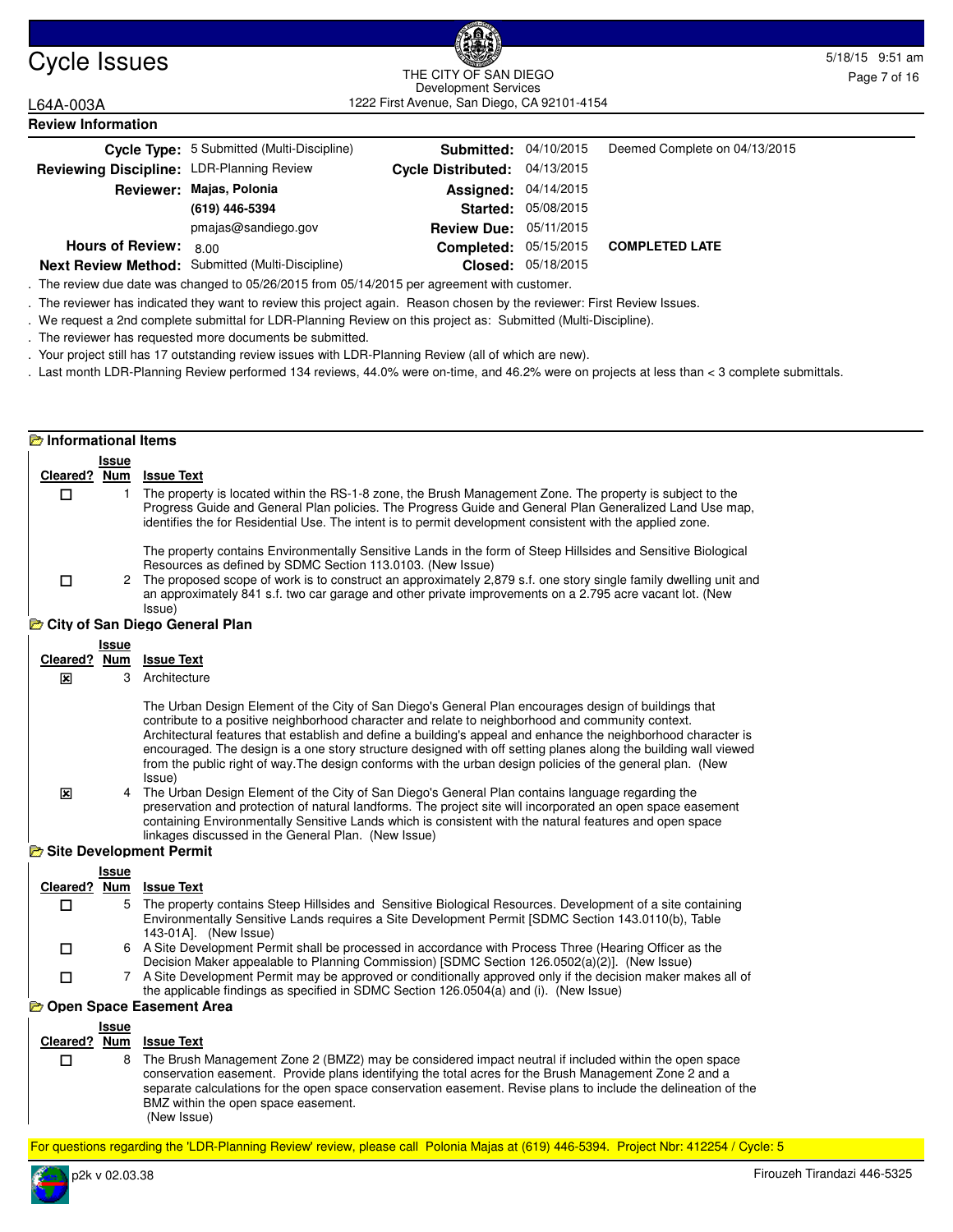### Cycle Issues 5/18/15 9:51 am 1222 First Avenue, San Diego, CA 92101-4154 THE CITY OF SAN DIEGO Development Services

## L64A-003A

 $\Box$ 

#### **Issue Cleared ? Num Issue Text**

```
9 continued
```
If the BMZ2 is not include within the open space easement the development would need to be relocate outside of any steep hillside areas.

(New Issue)

# **B** Steep Hillsides

| <b>L</b> JICED HIIISIUCS |            |                                                                                                                                                                                                                                                                                                                                                                                                                                                                                   |
|--------------------------|------------|-----------------------------------------------------------------------------------------------------------------------------------------------------------------------------------------------------------------------------------------------------------------------------------------------------------------------------------------------------------------------------------------------------------------------------------------------------------------------------------|
|                          | Issue      |                                                                                                                                                                                                                                                                                                                                                                                                                                                                                   |
| Cleared?                 | <b>Num</b> | <b>Issue Text</b>                                                                                                                                                                                                                                                                                                                                                                                                                                                                 |
| ⊠                        | 10         | In accordance with SDMC Section 143.0140 (a), environmentally sensitive lands that are outside of the<br>allowable development area on a premises shall be left in a natural state and used only for those passive<br>activities allowed as a condition of permit approval. A conditions of the permit shall be incorporated into a<br>covenant of easement that shall be recorded against title to the property, in accordance with procedures set<br>forth in Section 143.0152. |
| П                        | 11         | (New Issue)<br>The allowable development area includes all portions of the premises without steep hillsides. Steep hillsides<br>shall be preserved in their natural state, except that development is<br>permitted in steep hillisides if necessary to achieve a maximum development area of 25 percent of the<br>premises (SDMC Section $143.0142(a)(2)$ .                                                                                                                       |

(New Issue)

12 continued  $\Box$ 

> The BMZ2 area encroaching into steep hillsides is required to be included within open space conservation easement. This will ensure the preservation of steep hillsides and any potential impacts. Otherwise, the BMZ2 is required to be pulled back from any encroachments into steep hillsides. (New Issue)

## **B** Sensitive Biological Resources

|                  | Issue |                                                                                                                                                                                                                                                                                                                                                                                                                                                                                                                                               |
|------------------|-------|-----------------------------------------------------------------------------------------------------------------------------------------------------------------------------------------------------------------------------------------------------------------------------------------------------------------------------------------------------------------------------------------------------------------------------------------------------------------------------------------------------------------------------------------------|
| Cleared?         | Num   | <b>Issue Text</b>                                                                                                                                                                                                                                                                                                                                                                                                                                                                                                                             |
|                  | 13.   | In accordance with SDMC Section $143.0141(a)(1)$ , all development occurring in sensitive biological resources is<br>subject to a site-specific impact analysis conducted by a qualified Biologist, in accordance with the Biology<br>Guidelines in the Land Development Manual. The impact analysis shall evaluate impacts to sensitive biological<br>resources and CEQA sensitive species. The analysis shall determine the corresponding mitigation, where<br>appropriate, and the requirements for protection and management. (New Issue) |
|                  |       | 14 In accordance with SDMC Section 143.0141(a)(3), sensitive biological resources that are outside of the<br>allowable development area on a premises, or are acquired as off-site mitigation as a condition of permit<br>issuance, are to be left in a natural state and used only for those passive activities allowed as a condition of<br>permit approval. (New Issue)                                                                                                                                                                    |
|                  |       | 15 Additional comments may be generated once revised Biological Report is submitted for review. (New Issue)                                                                                                                                                                                                                                                                                                                                                                                                                                   |
| Structure Height |       |                                                                                                                                                                                                                                                                                                                                                                                                                                                                                                                                               |

# **Issue**

 $\Box$ 

| Cleared? Num Issue Text |  |
|-------------------------|--|

16 Provide both the plumb line height and the over all structure height from the existing or proposed grade whichever is lower as specified in SDMC Section 113.0270.

Plans provide for review do illustrate the specific grade elevation that was used to demonstrate the height. (New Issue)

## **General Pending Comments**

| Cleared? | Issue<br><b>Num</b> | <b>Issue Text</b>                       |          |                                                                                                                                                                                                                                                                                                                                        |
|----------|---------------------|-----------------------------------------|----------|----------------------------------------------------------------------------------------------------------------------------------------------------------------------------------------------------------------------------------------------------------------------------------------------------------------------------------------|
|          | 17                  | other landscaping features. (New Issue) |          | Provide a site plan drawn to scale with include the exterior dimensions of the proposed structures. Provide the<br>front, side and rear setbacks. Include all private development such as fences, sidewalks, concrete paths and/or                                                                                                     |
|          |                     | and proposed development information.   |          | 18 Within the development summary include a Site Development Permit for both Steep Hillsides and Sensitive<br>Biological Resources. Also, include a development table and include the applicable development regulations for<br>the RS-1-8 zone (SDMC Section 131.0431(b), Table 131-04D). Include two columns containing the required |
|          |                     | Example                                 | Required | Proposed                                                                                                                                                                                                                                                                                                                               |

Side Yard Setback 10 ft. 30 ft. (New Issue)

For questions regarding the 'LDR-Planning Review' review, please call Polonia Majas at (619) 446-5394. Project Nbr: 412254 / Cycle: 5

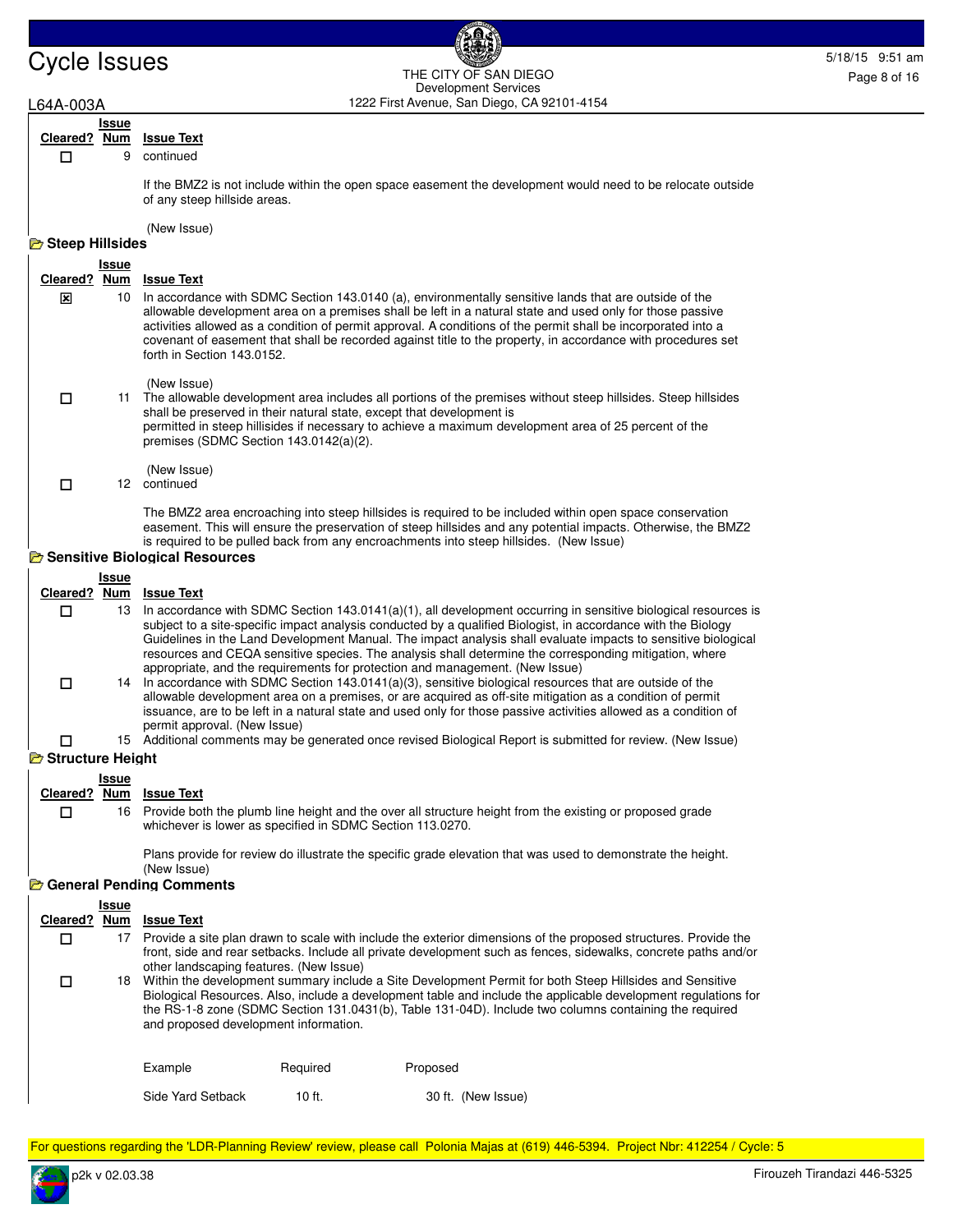

### Cycle Issues 5/18/15 9:51 am and the Cycle of the Cycle is the Superior of the Cycle is the Superior of the Cycle is a state of the Cycle is a state of the Cycle is a state of the Cycle is a state of the Cycle is a state o 1222 First Avenue, San Diego, CA 92101-4154 THE CITY OF SAN DIEGO Development Services

# L64A-003A

 $\Box$ 

## **Issue Cleared ? Num Issue Text**

19 Provide plans that are drawn to scale and that contains consistent information such as the exact location of the BMZ's, open space easements, driveways and location of the development. Revise plans and verify that the plans are scaled correctly. The scale and dimensions annotated on plans are inconsistent including but not limited to the BMZ's noted on Sheet 2. (New Issue)

#### 20 Sheet 2  $\Box$

The exterior property line dimensions contain two different dimensions. Revise plans to include the recorded property line dimensions. (New Issue)

For questions regarding the 'LDR-Planning Review' review, please call Polonia Majas at (619) 446-5394. Project Nbr: 412254 / Cycle: 5

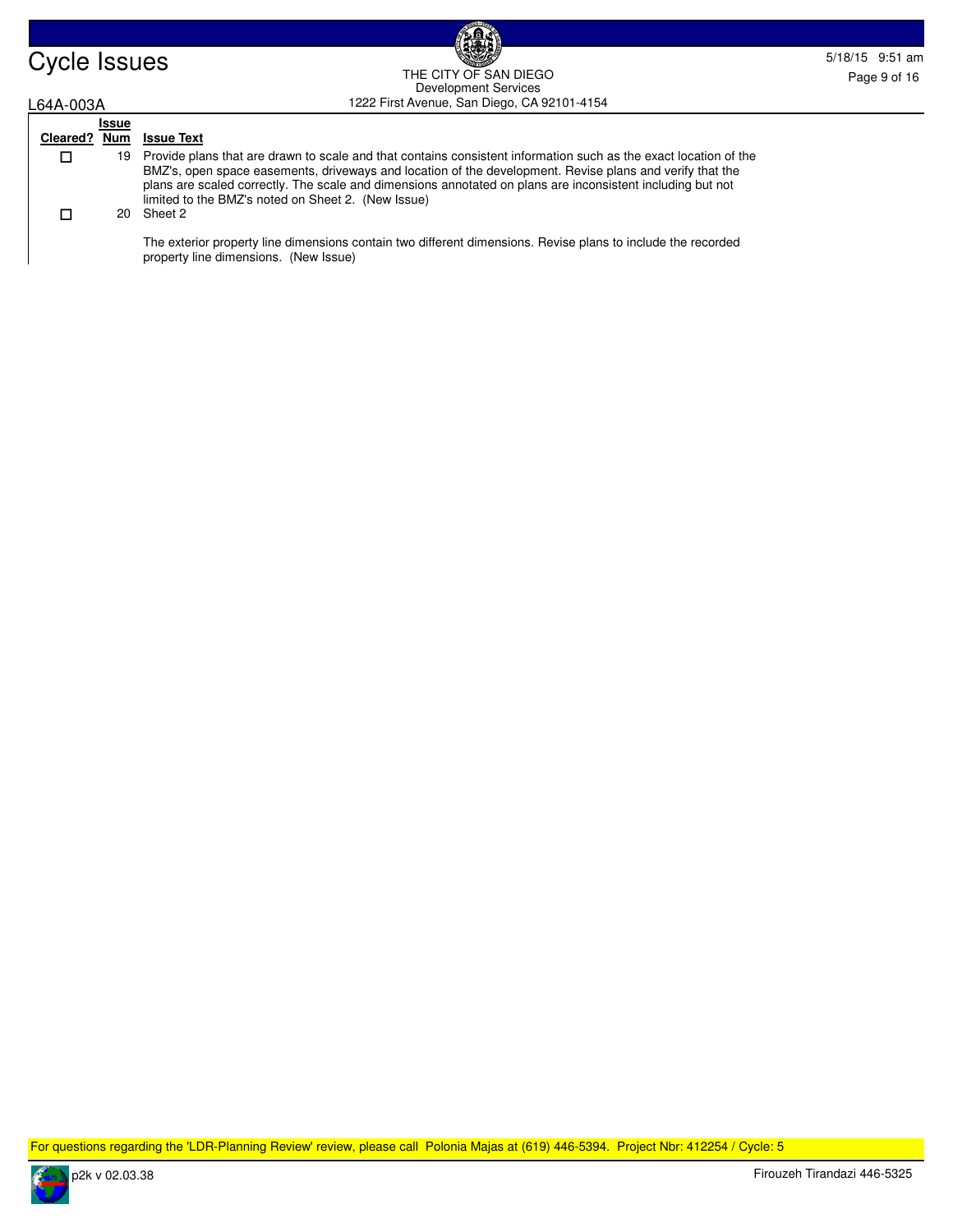

### Cycle Issues 5/18/15 9:51 am and the curve sample control of the curve of the curve of the curve sample control of the curve of the curve of the curve of the curve of the curve of the curve of the curve of the curve of the 1222 First Avenue, San Diego, CA 92101-4154 THE CITY OF SAN DIEGO Development Services

L64A-003A

| <b>Review Information</b>               |                                                  |                               |                     |                               |  |  |  |
|-----------------------------------------|--------------------------------------------------|-------------------------------|---------------------|-------------------------------|--|--|--|
|                                         | Cycle Type: 5 Submitted (Multi-Discipline)       | <b>Submitted: 04/10/2015</b>  |                     | Deemed Complete on 04/13/2015 |  |  |  |
| Reviewing Discipline: LDR-Environmental |                                                  | Cycle Distributed: 04/13/2015 |                     |                               |  |  |  |
|                                         | Reviewer: Dresser, Morgan                        | <b>Assigned: 04/17/2015</b>   |                     |                               |  |  |  |
|                                         | (619) 446-5404                                   |                               | Started: 05/14/2015 |                               |  |  |  |
|                                         | Mdresser@sandiego.gov                            | <b>Review Due: 05/22/2015</b> |                     |                               |  |  |  |
| <b>Hours of Review:</b>                 | 12.00                                            | Completed:                    | 05/15/2015          | <b>COMPLETED ON TIME</b>      |  |  |  |
|                                         | Next Review Method: Submitted (Multi-Discipline) |                               | Closed: 05/18/2015  |                               |  |  |  |

**Next Review Method:** Submitted (Multi-Discipline)

. The review due date was changed to 05/26/2015 from 05/14/2015 per agreement with customer.

. The reviewer has indicated they want to review this project again. Reason chosen by the reviewer: First Review Issues.

. We request a 2nd complete submittal for LDR-Environmental on this project as: Submitted (Multi-Discipline).

. The reviewer has requested more documents be submitted.

. Your project still has 15 outstanding review issues with LDR-Environmental (all of which are new).

. Last month LDR-Environmental performed 109 reviews, 39.4% were on-time, and 40.6% were on projects at less than < 3 complete submittals.

### **Cycle 5 5/14/2015**

|              | <b>Issue</b> |                                                                                                                                                                                                                                                                                                                                                                                                                                                                                                                                                                                                                                          |
|--------------|--------------|------------------------------------------------------------------------------------------------------------------------------------------------------------------------------------------------------------------------------------------------------------------------------------------------------------------------------------------------------------------------------------------------------------------------------------------------------------------------------------------------------------------------------------------------------------------------------------------------------------------------------------------|
| Cleared? Num |              | <b>Issue Text</b>                                                                                                                                                                                                                                                                                                                                                                                                                                                                                                                                                                                                                        |
| □            | 1            | Site Development Permit to construct a 2,879 square foot single-story residence with a detached 872 square<br>foot detached two car garage. The 2.82 acre vacant parcel is located at 11275 Beeler Canyon Road, Council<br>District 5. The site is covered in Southern Mixed Chaparral vegetation and a drainage in the southwest corner.<br>To the north of the site is Beeler Canyon Road, Multi-Habitat Planning Area (MHPA) is located along the<br>southern property line off site, directly to the south and to the west and eastis vacant land with Southern Mixed<br>Chaparral. (New Issue)                                      |
| □            |              | 2 According to the Biology Report submitted by Tierra Data, Biology Resources Letter Report for the Tivyan<br>Residence Design Review Project (City PTS#: 379328), San Diego, California the project site is currently<br>vacant and supports Southern Mixed Chaparral vegetation no sensitive animals were observed. Please update<br>the PTS # to reflect the current project PTS #412254. (New Issue)                                                                                                                                                                                                                                 |
| □            | 3            | The site is described as mostly natural with few non-native plants with no sensitive plants detected. Some<br>sensitive plant species that have been detected within one mile of the site include Del Mar Manzanita, San<br>Diego barrel cactus, and San Diego goldenstar. This project does include impacting approximately 0.87 acres<br>of the Southern Mixed Chaparral, which would be considered a significant impact and would require mitigation.<br>(New Issue)                                                                                                                                                                  |
| □            |              | 4 On page 10, paragraph 2 under sensitive plants states that "No sensitive plants were detected, though<br>conditions were poor for detecting sensitive annuals or herbaceous species." Please explain what is meant by<br>this.                                                                                                                                                                                                                                                                                                                                                                                                         |
| □            |              | (New Issue)<br>5 A small number of wildlife species were observed, however no sensitive animals were detected. Anna's<br>hummingbird, hermit thrush, and western scrub jay were detected and American crows and an unidentified<br>warbler flew over the site. There was of small mammal use on site including active burrows, and Lepidorid and<br>Mule deer scat. Some sensitive animals that have been detected within one mile of the site include the coastal<br>California gnatcatcher, costal cactus wren, and the southern California rufous-crowned sparrow (the only one<br>that has potential to appear on site). (New Issue) |
| $\Box$       | 6            | The site is located within the Recommended Quino Survey Area for the federally-listed as endangered quino<br>checkerspot butterfly per the 2014 USFWS protocol. Quino checkerspot surveys in 2001 were negative, even<br>though conditions were ideal for the species.  There were no quino checkerspot butterflies observed during the<br>site visit and the larval host, plant dot-seed plantain and nectar sources such as owl's clover were not observed<br>as well due to the time of the year. Please explain why the survey was not conducted during the time of year<br>this host plant would be observed. (New Issue)           |
| □            | 7            | EAS defers to LDR Engineering Review on hydrology and/or drainage issues. Should Engineering review staff<br>determine that a technical study is required on the project, please provide a copy of those studies to EAS with<br>the next submittal. Staff will coordinate with LDR Engineering Review to asses potential impacts and determine<br>what if any mitigation is necessary. (New Issue)                                                                                                                                                                                                                                       |
| □            | 8            | Short-term noise impacts would be associated with onsite grading and construction activities of the project.<br>Construction-related short-term noise levels would be higher than existing ambient noise levels in the project<br>area, but would no longer occur once construction is completed. Sensitive receptors (e.g. residential uses) may<br>occur in the immediate area, and may be temporarily affected by construction noise. (New Issue)                                                                                                                                                                                     |

For questions regarding the 'LDR-Environmental' review, please call Morgan Dresser at (619) 446-5404. Project Nbr: 412254 / Cycle: 5

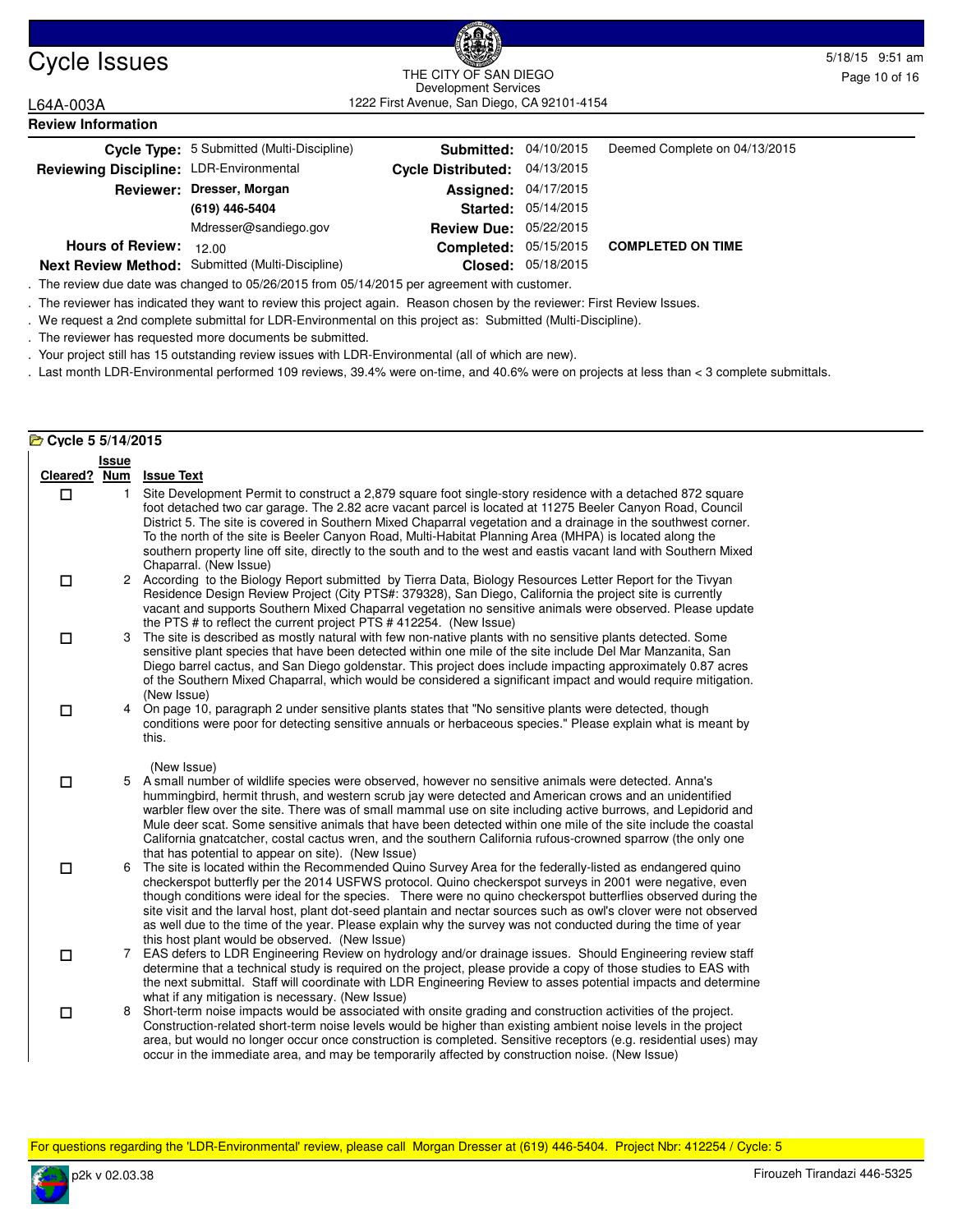| Cycle Issues | <b>BEAT</b>                                   | 5/18/15 9:51 am |
|--------------|-----------------------------------------------|-----------------|
|              | THE CITY OF SAN DIEGO<br>Development Services | Page 11 of 16   |
| L64A-003A    | 1222 First Avenue, San Diego, CA 92101-4154   |                 |

**BOC** 

| L64A-003A |              | 1222 First Avenue, San Diego, CA 92101-4154                                                                                                                                                                                                                                                                                                                                                                                                                                                                                                               |
|-----------|--------------|-----------------------------------------------------------------------------------------------------------------------------------------------------------------------------------------------------------------------------------------------------------------------------------------------------------------------------------------------------------------------------------------------------------------------------------------------------------------------------------------------------------------------------------------------------------|
|           | <b>Issue</b> |                                                                                                                                                                                                                                                                                                                                                                                                                                                                                                                                                           |
| Cleared?  | Num          | <b>Issue Text</b>                                                                                                                                                                                                                                                                                                                                                                                                                                                                                                                                         |
| □         | 9            | $-$ - CONT - -                                                                                                                                                                                                                                                                                                                                                                                                                                                                                                                                            |
|           |              | Construction activities, however, would be required to comply with the construction hours specified in the City's<br>Municipal Code (Section 59.5.0404, Construction Noise) which are intended to reduce potential adverse<br>effects resulting from construction noise. With compliance to the City's construction noise requirements, project<br>construction noise levels would be reduced to less than significant, and no mitigation measures are required.<br>(New Issue)                                                                           |
| □         |              | 10 - - CONT - -                                                                                                                                                                                                                                                                                                                                                                                                                                                                                                                                           |
|           |              | For the long-term, existing noise levels would not be impacted due to the nature of the proposed residential<br>use. Typical noise levels associated with residential uses are anticipated. Therefore, no significant<br>noise-producing traffic or operations would occur. No significant long-term impacts would occur, and no<br>mitigation measures are required. (New Issue)                                                                                                                                                                         |
| □         | 11           | According to the "Geology of the San Diego Metropolitan Area, California, La Jolla, 7.5 Minute Quadrangle<br>Maps" (Kennedy and Peterson, 1975) the project site is located on Stadium Conglomerate, which is considered<br>to have a high sensitivity level for paleontological resources. The City Significance Determination Thresholds<br>state that monitoring is required when a depth of 10 feet and 1,000 cubic yards of excavation would be<br>exceeded when a project is located on a formation that has a high sensitivity rating. (New Issue) |
| □         | 12           | $-$ CONT $-$<br>The project proposes grading approximately 375 cubic yards and to a depth of approximately 4.8 feet over<br>approximately 28,492 square feet. Therefore, no impact is identified for this issue area. (New Issue)                                                                                                                                                                                                                                                                                                                         |
| □         |              | 13 The City of San Diego Seismic Safety Study Maps (1995 Edition) have designated the geology at the project<br>location as being within the City of San Diego Geologic Hazard Categories 53. Hazard Category 53 is<br>categorized as level or sloping terrain, unfavorable geologic structure with low to moderate risk. Per the City of<br>San Diego Information Bulletin 515 (Geotechnical Study Requirements) for a Site Development Permit for<br>Environmentally Sensitive Lands, a Geotechnical Report is required. (New Issue)                    |
| □         | 14           | Until the requested information has been provided, staff is not able to complete the environmental review for<br>the project and the environmental processing timeline will be held in abeyance. EAS will coordinate with the<br>other reviewers as the review progresses regarding any additional potential environmental impacts. (New Issue)                                                                                                                                                                                                           |
| □         | 15           | Please be aware that the environmental review may change in response to any project changes and/or new<br>information. Additionally, the new information may lead to the requirement of new and/or additional technical<br>studies. A determination as to the appropriate environmental document will be made based on all reviewed<br>and submitted information. (New Issue)                                                                                                                                                                             |

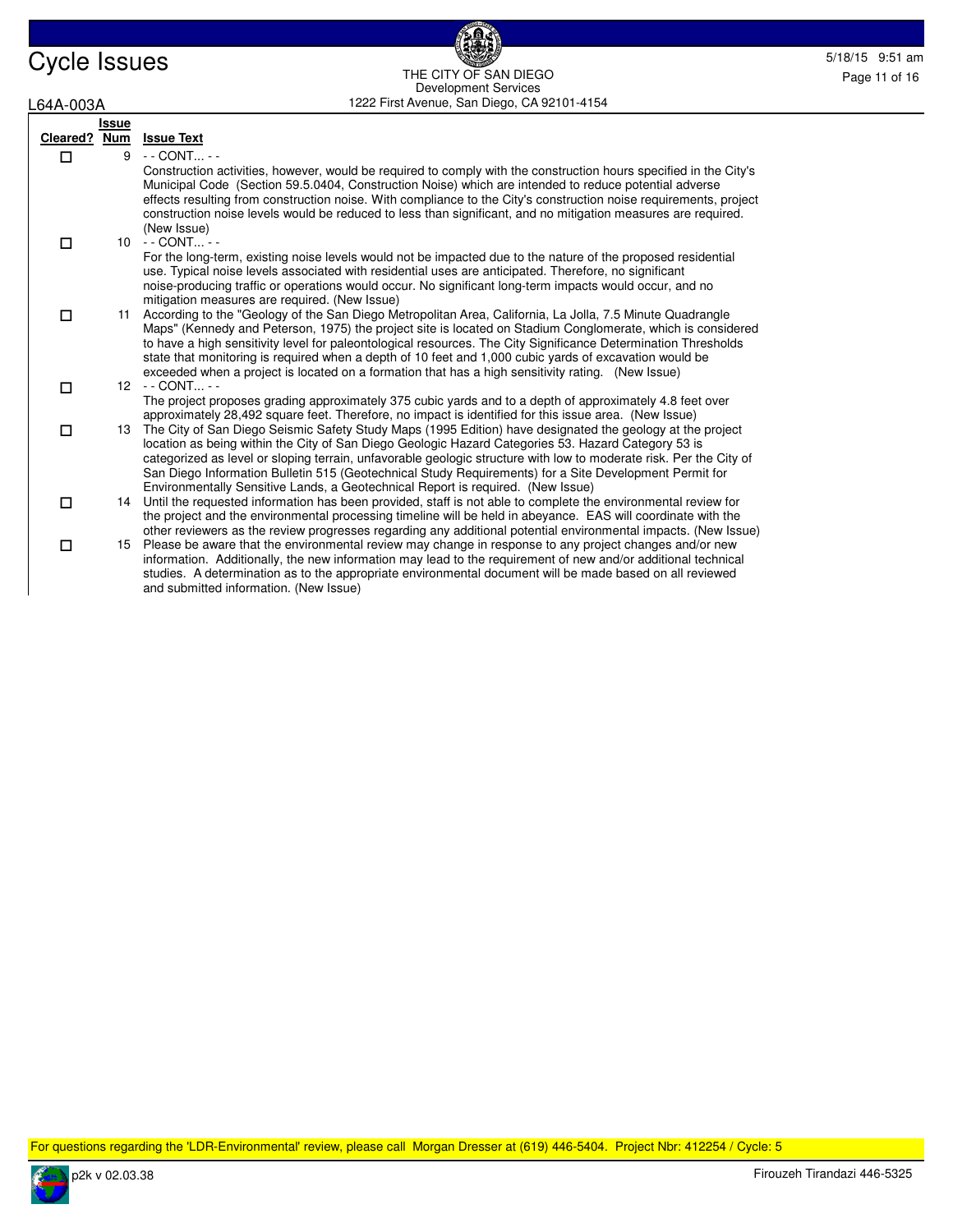

### Cycle Issues 5/18/15 9:51 am and the curve sample control of the curve of the curve of the curve sample control of the curve of the curve of the curve of the curve of the curve of the curve of the curve of the curve of the 1222 First Avenue, San Diego, CA 92101-4154 THE CITY OF SAN DIEGO Development Services

L64A-003A

| <b>Review Information</b>                    |                                                  |                           |                    |                               |  |  |  |
|----------------------------------------------|--------------------------------------------------|---------------------------|--------------------|-------------------------------|--|--|--|
|                                              | Cycle Type: 5 Submitted (Multi-Discipline)       | Submitted:                | 04/10/2015         | Deemed Complete on 04/13/2015 |  |  |  |
| Reviewing Discipline: LDR-Engineering Review |                                                  | <b>Cycle Distributed:</b> | 04/13/2015         |                               |  |  |  |
|                                              | Reviewer: Huynh, Khanh                           | Assigned:                 | 04/13/2015         |                               |  |  |  |
|                                              | (619) 446-5299                                   | Started:                  | 05/11/2015         |                               |  |  |  |
|                                              | KHuynh@sandiego.gov                              | <b>Review Due:</b>        | 05/11/2015         |                               |  |  |  |
| <b>Hours of Review:</b>                      | 8.00                                             | Completed:                | 05/11/2015         | <b>COMPLETED ON TIME</b>      |  |  |  |
|                                              | Next Review Method: Submitted (Multi-Discipline) |                           | Closed: 05/18/2015 |                               |  |  |  |

. The review due date was changed to 05/26/2015 from 05/14/2015 per agreement with customer.

. The reviewer has indicated they want to review this project again. Reason chosen by the reviewer: First Review Issues.

. We request a 2nd complete submittal for LDR-Engineering Review on this project as: Submitted (Multi-Discipline).

. The reviewer has requested more documents be submitted.

. Your project still has 22 outstanding review issues with LDR-Engineering Review (all of which are new).

. Last month LDR-Engineering Review performed 86 reviews, 83.7% were on-time, and 38.3% were on projects at less than < 3 complete submittals.

|        | <b>E</b> 1st Review issues |                                                                                                                                                                                                                                                                                                                                                                                                                                                                                                                                                                                                                                       |  |  |  |  |
|--------|----------------------------|---------------------------------------------------------------------------------------------------------------------------------------------------------------------------------------------------------------------------------------------------------------------------------------------------------------------------------------------------------------------------------------------------------------------------------------------------------------------------------------------------------------------------------------------------------------------------------------------------------------------------------------|--|--|--|--|
|        | <b>Issue</b>               |                                                                                                                                                                                                                                                                                                                                                                                                                                                                                                                                                                                                                                       |  |  |  |  |
|        |                            | Cleared? Num Issue Text                                                                                                                                                                                                                                                                                                                                                                                                                                                                                                                                                                                                               |  |  |  |  |
| $\Box$ | $\mathbf{1}$               | The Engineering Review Section has reviewed the subject development and have the<br>following comments that need to be addressed prior to a Public Hearing. Upon resubmittal, we will complete<br>our review of the Site Development Permit Plans.<br>(New Issue)                                                                                                                                                                                                                                                                                                                                                                     |  |  |  |  |
| $\Box$ |                            | 2 The applicant did not complete the Storm Water Requirements Applicability Checklist correctly. The correct<br>response to Part B, Item No.7 is YES, this project is within, directly adjacent to, or discharging directly into a<br>Water Quality Sensitive Area. This has been determined using the City of San Diego Storm Water Standards<br>Appendix C and PTS Stormwater Environmentally Sensitive Areas Map Layer. Submit a revised checklist on<br>the next submittal.                                                                                                                                                       |  |  |  |  |
| □      | 3                          | (New Issue)<br>This project is subject to the regulations contained in the revised City's Storm Water Standards dated January<br>20, 2012. To comply with the updated regulations, the project will be required to add to a WQTR, a<br>determination if the proposed project is subject to hydromodification criteria among other requirements. If<br>applicable, hydromodification management facilities shall be required to mitigate project-related increases to<br>discharge rates and durations. The specific process is outlined in the Hydromodification Management<br>Requirements Section 4.5 of the Storm Water Standards. |  |  |  |  |
| □      |                            | (New Issue)<br>4 All drainage calculations shall be based if the Hydromodification Management Plan (HMP) are required. Project<br>must be designed so that runoff rates and durations are controlled to maintain or reduce pre-project<br>downstream erosion conditions and protect stream habitat. (New Issue)                                                                                                                                                                                                                                                                                                                       |  |  |  |  |
| □      | 5                          | Based on the Storm Water Requirements Applicability Checklist, this project is a Priority Project and requires<br>BMPs. The applicant shall submit a Water Quality Technical Report consistent with the City of San Diego's<br>Storm Water Standards. Required elements of a WQTR are provided in Appendix F on this manual. Details<br>supporting all decisions made in accordance with Chapter 4 requirements shall be documented in the WQTR.                                                                                                                                                                                      |  |  |  |  |
| $\Box$ | 6                          | (continued below) (New Issue)<br>The design of any LID or treatment control BMP which allows for infiltration of runoff should be accompanied by<br>a Geotechnical Investigation of the surrounding soils. A Geological Investigation Report should be attached to<br>the Water Quality Technical Report and prepared in conformance with the City of San Diego Technical<br>Guidelines for Geotechnical Reports.                                                                                                                                                                                                                     |  |  |  |  |
| $\Box$ |                            | (New Issue)<br>7 The revised Storm Water Standards are available online at:                                                                                                                                                                                                                                                                                                                                                                                                                                                                                                                                                           |  |  |  |  |
|        |                            | http://www.sandiego.gov/development-services/news/pdf/stormwatermanual.pdf                                                                                                                                                                                                                                                                                                                                                                                                                                                                                                                                                            |  |  |  |  |
| □      | 8                          | (New Issue)<br>Revise the Tittle Sheet, to show Legal Description and Owners' information correctly. The city's system<br>showed the Legal Description as "Parcel 3". The plans showed as "Parcel 2". The city's system shown the<br>owners are "Tivyan Roman and Sayavanh Nikki". The plans shown as "Roman Tivyan". Revise the plans<br>accordingly.<br>(New Issue)                                                                                                                                                                                                                                                                 |  |  |  |  |

For questions regarding the 'LDR-Engineering Review' review, please call Khanh Huynh at (619) 446-5299. Project Nbr: 412254 / Cycle: 5

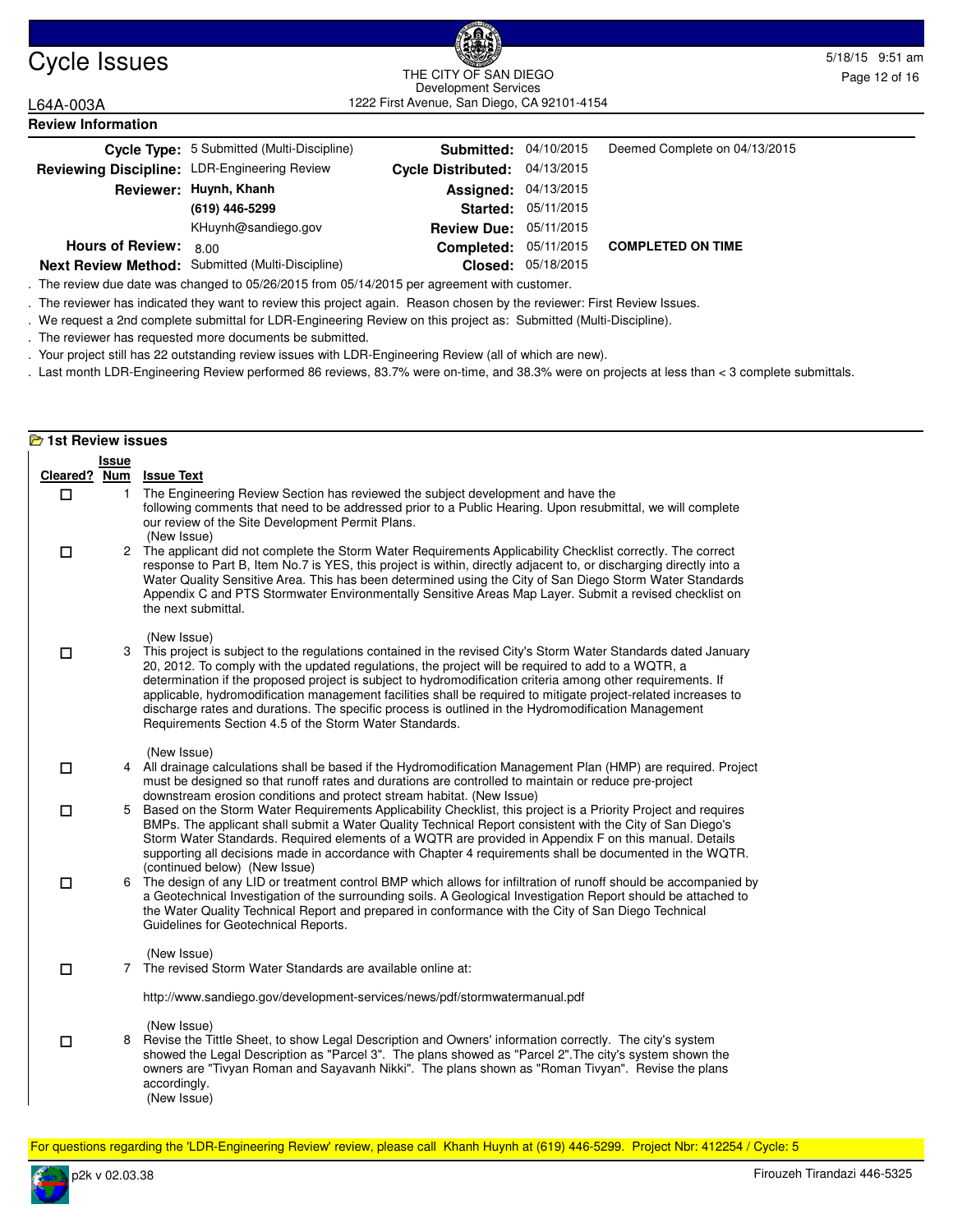Cycle Issues<br>
THE CITY OF SAN DIEGO THE CITY OF SAN DIEGO Development Services

| L64A-003A |       | Development Services<br>1222 First Avenue, San Diego, CA 92101-4154                                                                                                                                                                                                                                                                                                                                                                                                                                                                                   |
|-----------|-------|-------------------------------------------------------------------------------------------------------------------------------------------------------------------------------------------------------------------------------------------------------------------------------------------------------------------------------------------------------------------------------------------------------------------------------------------------------------------------------------------------------------------------------------------------------|
|           | Issue |                                                                                                                                                                                                                                                                                                                                                                                                                                                                                                                                                       |
| $\Box$    | 9     | Cleared? Num Issue Text<br>Revise the Site Plan. Show and call out the proposed Treatment Control BMP's and HMP controls that will be<br>called out in the required WQTR.                                                                                                                                                                                                                                                                                                                                                                             |
| □         |       | (New Issue)<br>10 SDMC section 143.0142(f) states: Any increase in runoff resulting from the development of the site shall be<br>directed away from any steep hillside areas and either into an existing or newly improved public storm drain<br>system or onto a street developed with a gutter system or public right-of-way designated to carry surface<br>drainage run-off.<br>(New Issue)                                                                                                                                                        |
| $\Box$    |       | 11 Submit a Preliminary Drainage Study which addresses the existing and proposed storm water run-off and<br>discharge locations for the project site study shall address how the storm water increase is discharge onto<br>Beeler Canyon Road. Add a discussion regarding the required culvert in the Beeler Canyon Road's<br>right-of-way. Discuss it shall be constructed to current City Standard, including 18 inches RCP, inlet, and outlet<br>type. Add a discussion regarding the existing and proposed drainage on Beeler Canyon Road and the |
| $\Box$    |       | existing/proposed drainage device. (New Issue)<br>12 Project proposed discharge concentrated storm water on the existing hillside which is unacceptable. Revise the<br>Site Plan, sheet 2. Add a note that states: This project will not discharge any increase in storm water run-off<br>onto the existing hillside areas or adjacent properties.                                                                                                                                                                                                    |
| $\Box$    |       | (New Issue)<br>13 Revise the Site Plan. The storm drain outlets shall extend to the nearest well-defined natural drainage channel<br>or public street which can adequately convey the discharge. Add a note that states: At the storm drain<br>discharge location, a suitable energy dissipater is to be installed to reduce the discharge to non-erodible                                                                                                                                                                                            |
| $\Box$    |       | velocities. Add a note that states: No additional run-off is proposed for the discharge location. (New Issue)<br>14 Revise the Site Plan, sheet 2. Remove/relocate the proposed energy dissipater. Plans showed the storm<br>water will discharge into the adjacent lot which is unacceptable. (New Issue)                                                                                                                                                                                                                                            |
| $\Box$    | 15    | On the Site Plan & Grading Plan, sheet 2. Plans showed the amount of maximum fill depth/cut as 4.8 feet. Is<br>it for within building footprint or outside building footprint? If it's for within the building footprint, then revise the<br>table to add the amount of maximum cut/fill depth for outside the building footprint. (New Issue)                                                                                                                                                                                                        |
| $\Box$    |       | 16 Revise the site and grading plans to identify the source, date and MSL datum of the topography.<br>(New Issue)                                                                                                                                                                                                                                                                                                                                                                                                                                     |
| $\Box$    |       | 17 Provide Bench Mark information per the City of San Diego Vertical Control Book.<br>(New Issue)                                                                                                                                                                                                                                                                                                                                                                                                                                                     |
| $\Box$    |       | 18 Revise the Site Plan, sheet 2. Add a note that states: Prior to the issuance of any construction permit, the<br>Owner/Permittee shall enter into a Maintenance Agreement for the ongoing permanent BMP maintenance,<br>satisfactory to the City Engineer. (New Issue)                                                                                                                                                                                                                                                                              |
| 口         |       | 19 Revise the Site Plan, sheet 2. Add a note that states: Prior to the issuance of any construction permit, the<br>Owner/Permittee shall incorporate any construction Best Management Practices necessary to comply with<br>Chapter 14, Article 2, Division 1 (Grading Regulations) of the San Diego Municipal Code, into the construction<br>plans or specifications.<br>(New Issue)                                                                                                                                                                 |
| 口         |       | 20 Revise the Site Plan, sheet 2. Add a note that states: Prior to the issuance of any construction permit the<br>Owner/Permittee shall submit a Water Pollution Control Plan (WPCP). The WPCP shall be prepared in<br>accordance with the guidelines in Appendix E of the City's Storm Water Standards.<br>(New Issue)                                                                                                                                                                                                                               |
| □         | 21    | Development Permit Conditions will be determined on the next submittal when all requested information is<br>provided.<br>(New Issue)                                                                                                                                                                                                                                                                                                                                                                                                                  |
| □         |       | 22 Additional comments may be recommended pending further review of any redesign of this project. These<br>comments are not exclusive. Should you have any questions or comments, please call Khanh Huynh at 619<br>446-5299.<br>(New Issue)                                                                                                                                                                                                                                                                                                          |
|           |       |                                                                                                                                                                                                                                                                                                                                                                                                                                                                                                                                                       |

For questions regarding the 'LDR-Engineering Review' review, please call Khanh Huynh at (619) 446-5299. Project Nbr: 412254 / Cycle: 5

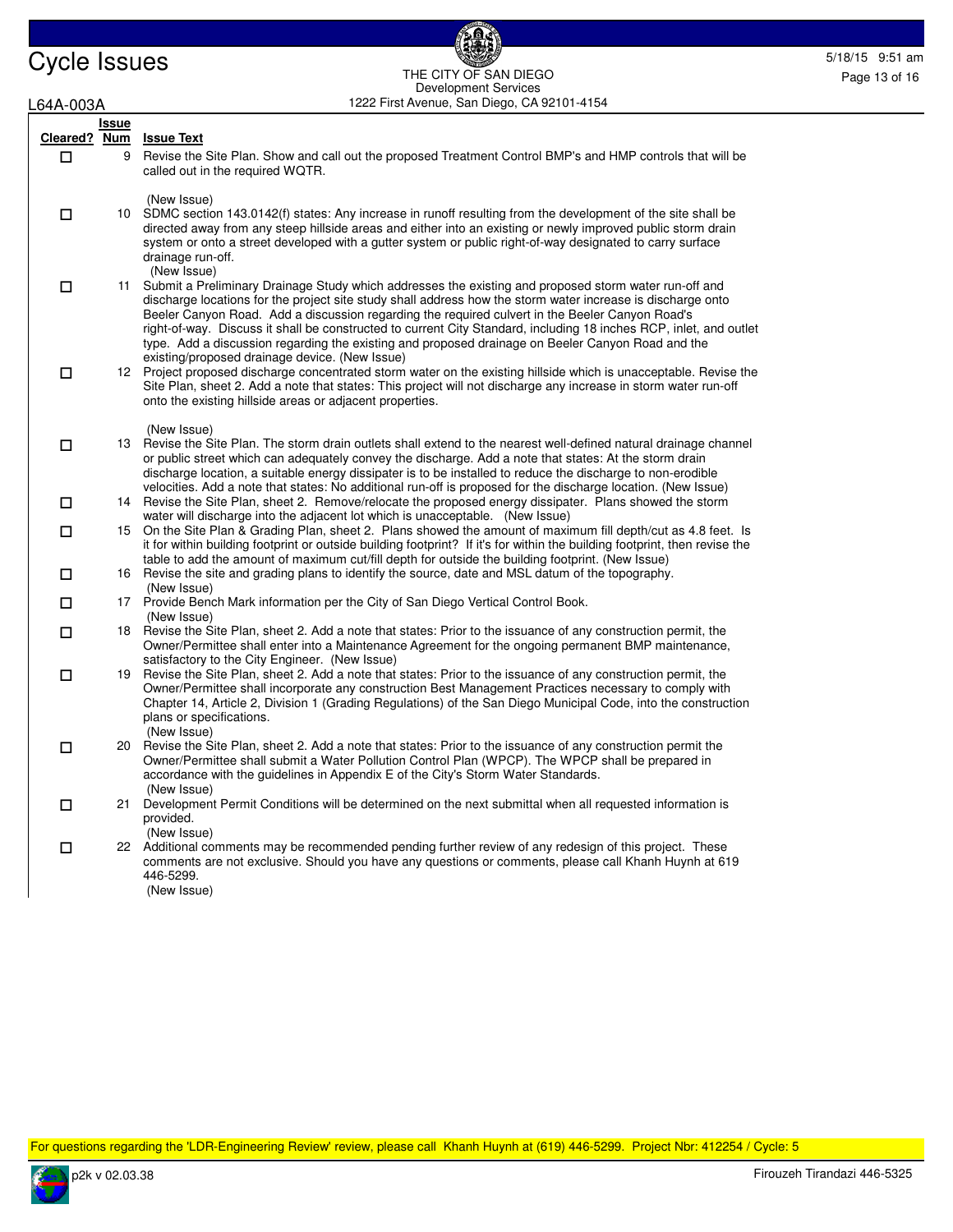

### Cycle Issues 5/18/15 9:51 am and the curvice sample of the contract of the curvice sample of the curvice sample of the curvice sample of the curvice sample of the curvice sample of the curvice sample of the curvice sample 1222 First Avenue, San Diego, CA 92101-4154 THE CITY OF SAN DIEGO Development Services

L64A-003A

| <b>Review Information</b> |                                                  |                               |                     |                                         |  |  |  |
|---------------------------|--------------------------------------------------|-------------------------------|---------------------|-----------------------------------------|--|--|--|
|                           | Cycle Type: 5 Submitted (Multi-Discipline)       | <b>Submitted: 04/10/2015</b>  |                     | Deemed Complete on 04/13/2015           |  |  |  |
|                           | Reviewing Discipline: Plan-Long Range Planning   | Cycle Distributed: 04/13/2015 |                     |                                         |  |  |  |
|                           | Reviewer: Galloway, Tait                         | <b>Assigned: 04/14/2015</b>   |                     |                                         |  |  |  |
|                           | (619) 533-4550                                   |                               | Started: 04/14/2015 |                                         |  |  |  |
|                           | tgalloway@sandiego.gov                           | <b>Review Due: 05/11/2015</b> |                     |                                         |  |  |  |
| <b>Hours of Review:</b>   | 0.00                                             |                               |                     | Completed: 04/14/2015 COMPLETED ON TIME |  |  |  |
|                           | Next Review Method: Submitted (Multi-Discipline) |                               | Closed: 05/18/2015  |                                         |  |  |  |

. The review due date was changed to 05/26/2015 from 05/14/2015 per agreement with customer.

. We request a 2nd complete submittal for Plan-Long Range Planning on this project as: Submitted (Multi-Discipline).

. The reviewer has requested more documents be submitted.

. Last month Plan-Long Range Planning performed 18 reviews, 83.3% were on-time, and 33.3% were on projects at less than < 3 complete submittals.

### **Long Range Planning**

|   | <b>Issue</b> |                                                                                                        |
|---|--------------|--------------------------------------------------------------------------------------------------------|
|   |              | Cleared? Num Issue Text                                                                                |
| ⊠ |              | Long-Range Planning does not need to review. DSD Land Development Review Planning will review for land |
|   |              | use plan conformance. (New Issue) [Recommended]                                                        |

For questions regarding the 'Plan-Long Range Planning' review, please call Tait Galloway at (619) 533-4550. Project Nbr: 412254 / Cycle: 5

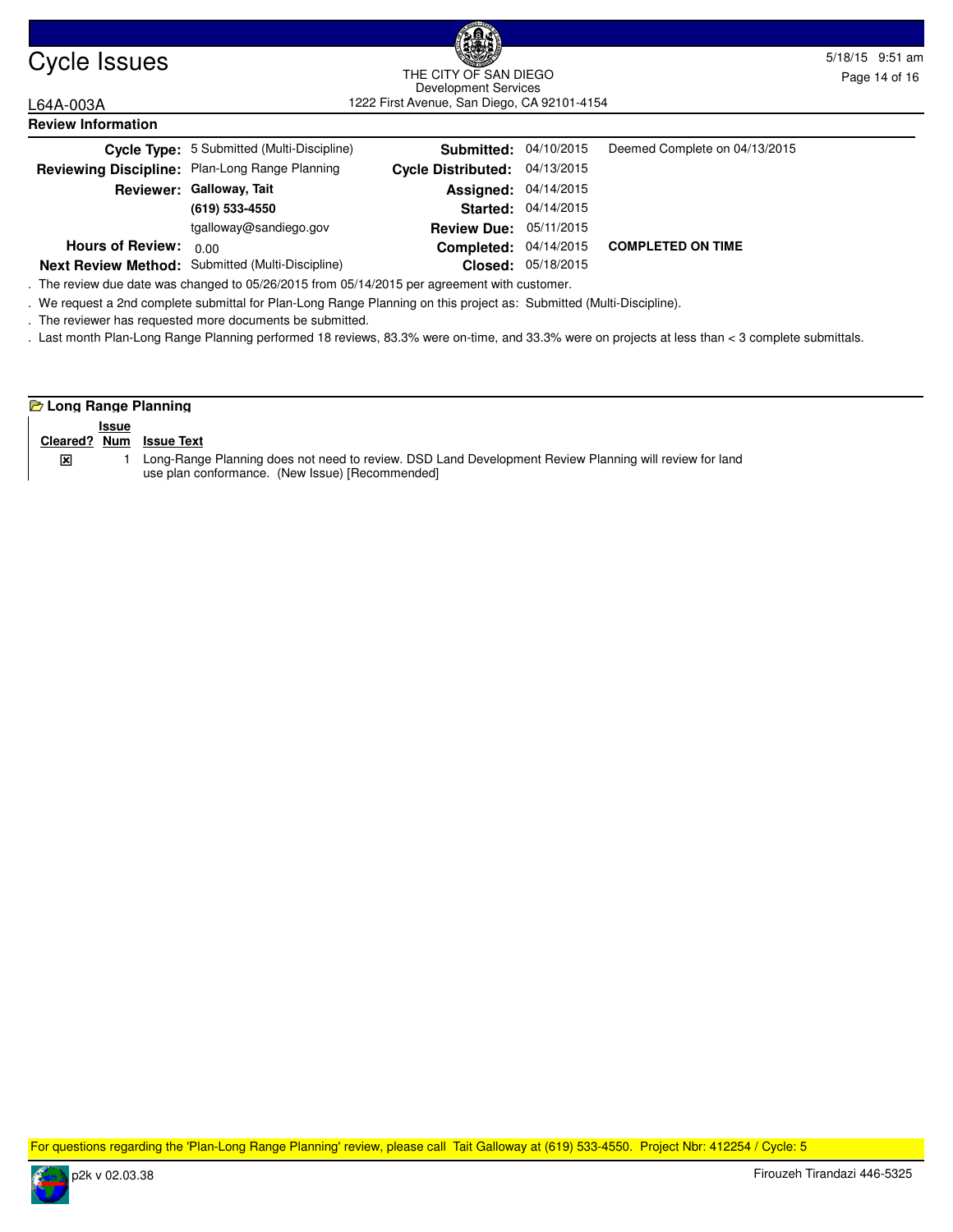

### Cycle Issues 5/18/15 9:51 am and the curve sample control of the curve of the curve of sample control of the curve of sample control of the curve of sample control of the curve of sample control of the curve of sample cont 1222 First Avenue, San Diego, CA 92101-4154 THE CITY OF SAN DIEGO Development Services

L64A-003A

| <b>Review Information</b> |                                                  |                               |                     |                               |  |  |  |
|---------------------------|--------------------------------------------------|-------------------------------|---------------------|-------------------------------|--|--|--|
|                           | Cycle Type: 5 Submitted (Multi-Discipline)       | <b>Submitted: 04/10/2015</b>  |                     | Deemed Complete on 04/13/2015 |  |  |  |
|                           | Reviewing Discipline: Community Planning Group   | Cycle Distributed: 04/13/2015 |                     |                               |  |  |  |
|                           | Reviewer: Tirandazi, Firouzeh                    | <b>Assigned: 04/30/2015</b>   |                     |                               |  |  |  |
|                           | (619) 446-5325                                   |                               | Started: 04/30/2015 |                               |  |  |  |
|                           | ftirandazi@sandiego.gov                          | <b>Review Due:</b>            | 05/26/2015          |                               |  |  |  |
| <b>Hours of Review:</b>   | 0.35                                             | Completed:                    | 05/18/2015          | <b>COMPLETED ON TIME</b>      |  |  |  |
|                           | Next Review Method: Submitted (Multi-Discipline) | Closed:                       | 05/18/2015          |                               |  |  |  |

. The review due date was changed to 05/26/2015 from 05/14/2015 per agreement with customer.

. We request a 2nd complete submittal for Community Planning Group on this project as: Submitted (Multi-Discipline).

. The reviewer has requested more documents be submitted.

. Last month Community Planning Group performed 69 reviews, 49.3% were on-time, and 58.8% were on projects at less than < 3 complete submittals.

| <b>B</b> 1st review         |                     |                                                                                                                                                                                                                                                                                                                                                                                                                                                                                                                                                                                                                                                                 |
|-----------------------------|---------------------|-----------------------------------------------------------------------------------------------------------------------------------------------------------------------------------------------------------------------------------------------------------------------------------------------------------------------------------------------------------------------------------------------------------------------------------------------------------------------------------------------------------------------------------------------------------------------------------------------------------------------------------------------------------------|
|                             | Issue               |                                                                                                                                                                                                                                                                                                                                                                                                                                                                                                                                                                                                                                                                 |
| Cleared? Num                |                     | <b>Issue Text</b>                                                                                                                                                                                                                                                                                                                                                                                                                                                                                                                                                                                                                                               |
| x                           |                     | Staff provides the decision maker with a recommendation from your locally recognized community planning<br>group. The Rancho Encantada Precise Planning area does not have a community planning group at this time.<br>Therefore, the adjacent communities, Miramar Ranch North and Scripps Ranch, provide an adjunct review and<br>recommendation on applications within Rancho Encantada. (New Issue)                                                                                                                                                                                                                                                         |
| 区                           |                     | 2 Please contact the Chair for the Miramar Ranch North Planning Committee and the Scripps Miramar Ranch<br>Planning Group, (as identified in the assessment letter) to make arrangements to present your project for<br>review at their next available meeting. The Community Plannig Groups are officially recognized by the City as<br>representatives of these communities, and an advisor to the City in actions that would affect the communities.<br>The Development Services Department has notified the planning groups of your request and has sent them a<br>copy of your project plans and documents. (New Issue)<br><b>E</b> MRN Planning Committee |
|                             |                     |                                                                                                                                                                                                                                                                                                                                                                                                                                                                                                                                                                                                                                                                 |
| Cleared? Num                | <b>Issue</b>        | <b>Issue Text</b>                                                                                                                                                                                                                                                                                                                                                                                                                                                                                                                                                                                                                                               |
| 図                           | 3                   | On May 6, 2015, the Miramar Ranch North Planning Committee voted 8-0-0 to approve the project with no<br>recommendations. (New Issue)                                                                                                                                                                                                                                                                                                                                                                                                                                                                                                                           |
| <b>B</b> SMR Planning Group |                     |                                                                                                                                                                                                                                                                                                                                                                                                                                                                                                                                                                                                                                                                 |
| Cleared?                    | <b>Issue</b><br>Num | <b>Issue Text</b>                                                                                                                                                                                                                                                                                                                                                                                                                                                                                                                                                                                                                                               |
| x                           | 4                   | On May 12, 2015, the Scripps Miramar Ranch Planning Group voted unanimously to approve the project with                                                                                                                                                                                                                                                                                                                                                                                                                                                                                                                                                         |

no recommendations. (New Issue)

For questions regarding the 'Community Planning Group' review, please call Firouzeh Tirandazi at (619) 446-5325. Project Nbr: 412254 / Cycle: 5